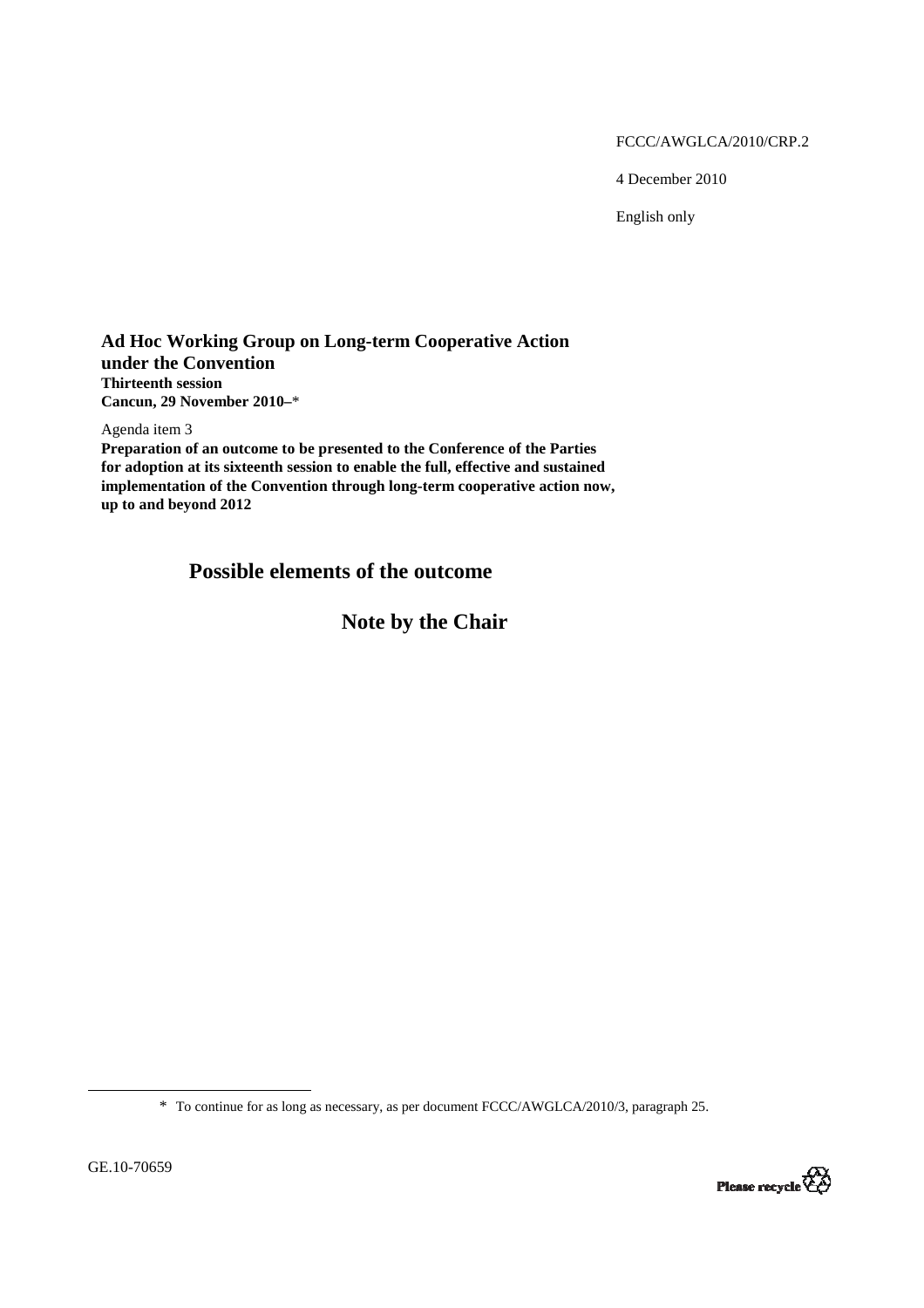## Contents

| Chapters                                                                                                                                                                                                                                                                                                                                                                                                                                                                                                                                                                                                                                                                                                                                                                                                                             | Page |
|--------------------------------------------------------------------------------------------------------------------------------------------------------------------------------------------------------------------------------------------------------------------------------------------------------------------------------------------------------------------------------------------------------------------------------------------------------------------------------------------------------------------------------------------------------------------------------------------------------------------------------------------------------------------------------------------------------------------------------------------------------------------------------------------------------------------------------------|------|
|                                                                                                                                                                                                                                                                                                                                                                                                                                                                                                                                                                                                                                                                                                                                                                                                                                      | 4    |
|                                                                                                                                                                                                                                                                                                                                                                                                                                                                                                                                                                                                                                                                                                                                                                                                                                      | 5    |
|                                                                                                                                                                                                                                                                                                                                                                                                                                                                                                                                                                                                                                                                                                                                                                                                                                      | 8    |
| Nationally appropriate mitigation commitments or actions by developed country Parties<br>A.                                                                                                                                                                                                                                                                                                                                                                                                                                                                                                                                                                                                                                                                                                                                          | 8    |
| <b>B.</b><br>Nationally appropriate mitigation actions by developing country Parties                                                                                                                                                                                                                                                                                                                                                                                                                                                                                                                                                                                                                                                                                                                                                 | 9    |
| Policy approaches and positive incentives on issues relating to reducing emissions from deforestation and<br>C.<br>forest degradation in developing countries; and the role of conservation, sustainable management of forests and                                                                                                                                                                                                                                                                                                                                                                                                                                                                                                                                                                                                   | 11   |
| Cooperative sectoral approaches and sector-specific actions, in order to enhance implementation of<br>D.                                                                                                                                                                                                                                                                                                                                                                                                                                                                                                                                                                                                                                                                                                                             | 13   |
| Various approaches, including opportunities for using markets, to enhance the cost-effectiveness of, and<br>Е.<br>to promote, mitigation actions, bearing in mind different circumstances of developed and developing countries                                                                                                                                                                                                                                                                                                                                                                                                                                                                                                                                                                                                      | 13   |
| F.                                                                                                                                                                                                                                                                                                                                                                                                                                                                                                                                                                                                                                                                                                                                                                                                                                   | 15   |
|                                                                                                                                                                                                                                                                                                                                                                                                                                                                                                                                                                                                                                                                                                                                                                                                                                      | 16   |
| Finance<br>A.                                                                                                                                                                                                                                                                                                                                                                                                                                                                                                                                                                                                                                                                                                                                                                                                                        | 16   |
| <b>B.</b>                                                                                                                                                                                                                                                                                                                                                                                                                                                                                                                                                                                                                                                                                                                                                                                                                            | 17   |
| C.                                                                                                                                                                                                                                                                                                                                                                                                                                                                                                                                                                                                                                                                                                                                                                                                                                   | 21   |
| V. Review                                                                                                                                                                                                                                                                                                                                                                                                                                                                                                                                                                                                                                                                                                                                                                                                                            | 22   |
| VI.Other matters                                                                                                                                                                                                                                                                                                                                                                                                                                                                                                                                                                                                                                                                                                                                                                                                                     | 22   |
| Annexes                                                                                                                                                                                                                                                                                                                                                                                                                                                                                                                                                                                                                                                                                                                                                                                                                              | 24   |
|                                                                                                                                                                                                                                                                                                                                                                                                                                                                                                                                                                                                                                                                                                                                                                                                                                      | 24   |
| Annex II: Guidance, including safeguards, for policy approaches and positive incentives on issues relating to reducing<br>emissions from deforestation and forest degradation in developing countries; and the role of conservation, sustainable<br>management of forests and enhancement of forest carbon stocks in developing countries                                                                                                                                                                                                                                                                                                                                                                                                                                                                                            | 25   |
| Annex III: Subsidiary Body for Scientific and Technological Advice work programme on policy approaches and<br>positive incentives on issues relating to reducing emissions from deforestation and forest degradation in developing<br>countries; and the role of conservation, sustainable management of forests and enhancement of forest carbon stocks in<br>developing countries<br>$\begin{minipage}{0.5\textwidth} \begin{tabular}{ c c c c c } \hline \multicolumn{1}{ c }{0.9\textwidth} \begin{tabular}{ c c c } \hline \multicolumn{1}{ c }{0.9\textwidth} \begin{tabular}{ c c c } \hline \multicolumn{1}{ c }{0.9\textwidth} \begin{tabular}{ c c c } \hline \multicolumn{1}{ c }{0.9\textwidth} \begin{tabular}{ c c c } \hline \multicolumn{1}{ c }{0.9\textwidth} \begin{tabular}{ c c c } \hline \multicolumn{1}{ c $ | 27   |
| Annex IV: Principles to guide various approaches, including opportunities for using markets, to enhance the cost-                                                                                                                                                                                                                                                                                                                                                                                                                                                                                                                                                                                                                                                                                                                    | 28   |
| Annex V: Scope of a forum on the impact of the implementation of response measures                                                                                                                                                                                                                                                                                                                                                                                                                                                                                                                                                                                                                                                                                                                                                   | 29   |
| Annex VI: Eligible technology development and transfer activities and/or outcomes of activities                                                                                                                                                                                                                                                                                                                                                                                                                                                                                                                                                                                                                                                                                                                                      | 31   |
| Annex VII: Composition and mandate of the Technology Executive Committee                                                                                                                                                                                                                                                                                                                                                                                                                                                                                                                                                                                                                                                                                                                                                             | 32   |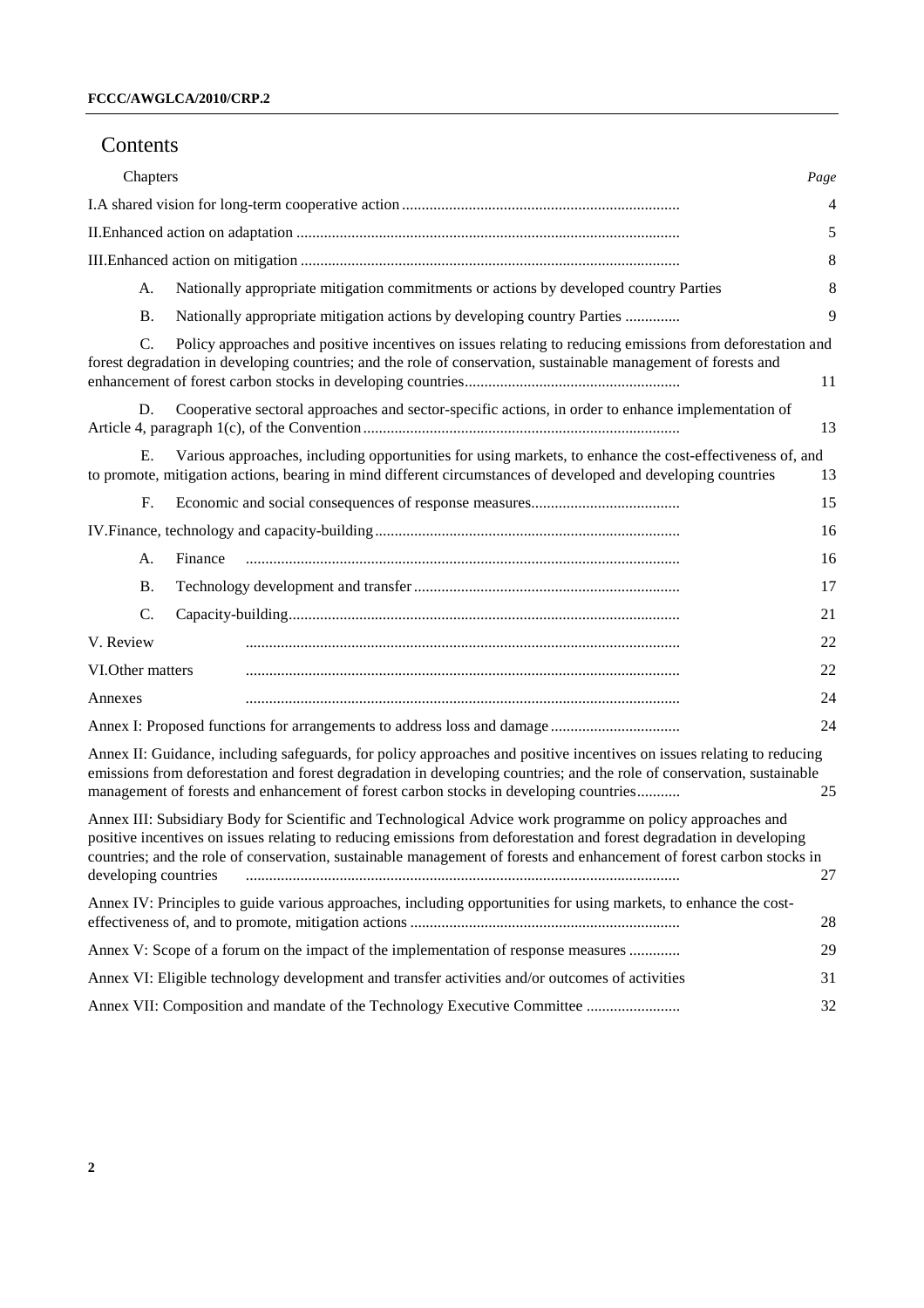# **Introduction**

1. The Chair of the Ad Hoc Working Group on Long-term Cooperative Action under the Convention (AWG-LCA) made available on 24 November 2010 a note prepared under her own responsibility on possible elements of the outcome.<sup>1</sup> This note had no formal status and was not meant to replace the negotiating text before the thirteenth session of the AWG-LCA contained in document FCCC/AWGLCA/2010/14. It was a contribution for Parties to use as they saw appropriate.

2. The present document reflects the effort by the Chair, in consultation with facilitators, to capture progress made during the first week of the thirteenth session of the AWG-LCA. This document is prepared under the responsibility of the Chair and has no formal status in the negotiations.

3. This document is made available to Parties in the hope that it will facilitate convergence on an outcome to be presented to the Conference of the Parties at its sixteenth session.

4. Consultations with Parties during the twelfth session of the AWG-LCA in Tianjin on their expectations for the outcome revealed that there had emerged a shared desire for a balanced outcome in Cancun across all elements of the Bali Action Plan that will not prejudge prospects for, or the content of, a legally binding outcome in the future and that respects the two-track approach. The elements of such a package would need to be advanced to a comparable level of detail.

5. The Chair stands ready to continue to respond to Parties' call for the Chair to lead and guide the work of the AWG-LCA and to help Parties in resolving outstanding issues during the session as the AWG-LCA moves closer and closer to the desired balance.

 $\overline{a}$ 

<sup>&</sup>lt;sup>1</sup> FCCC/AWGLCA/2010/CRP.1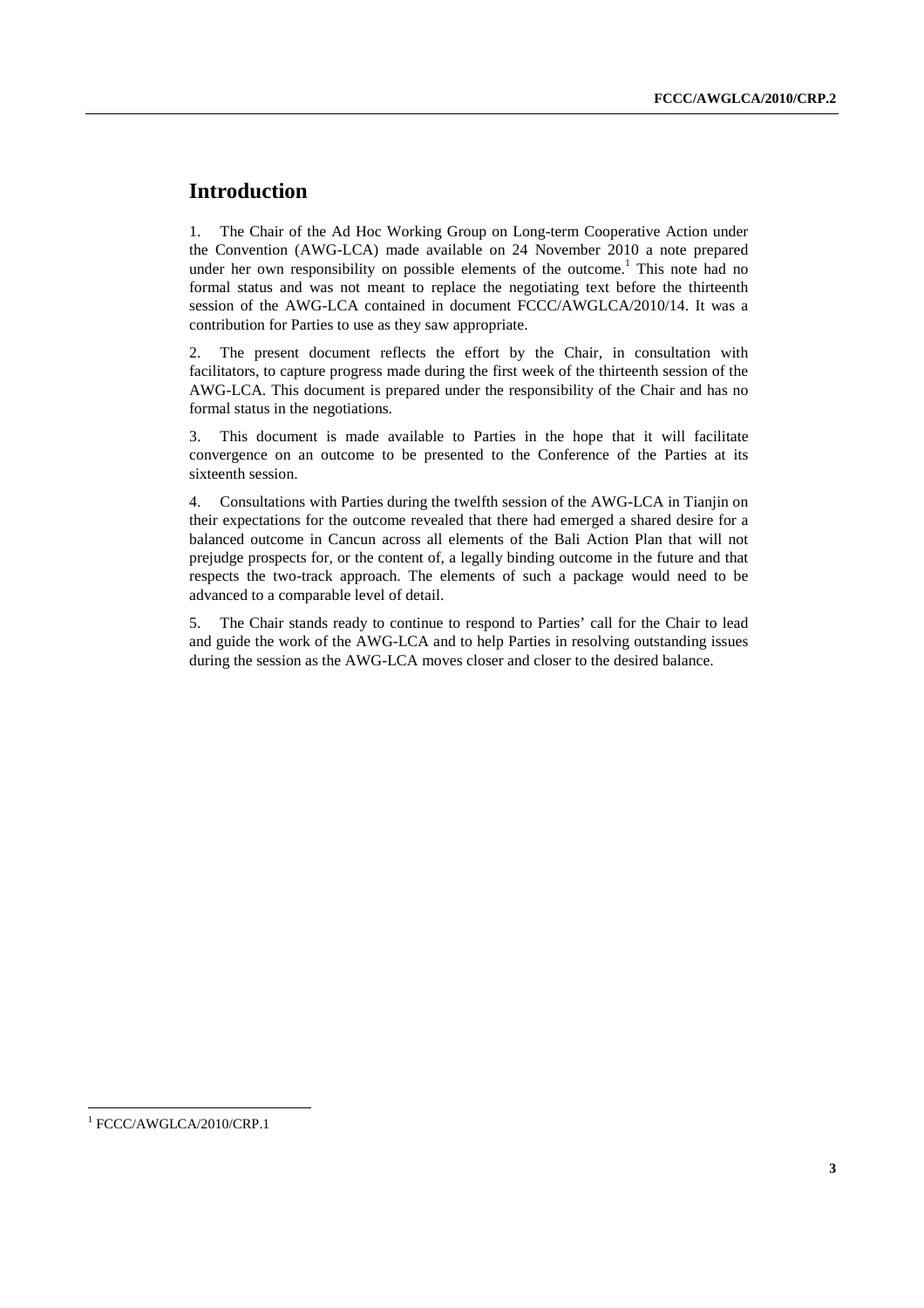*The Conference of the Parties* 

*[Preamble]*

## **I. A shared vision for long-term cooperative action**

1. *Affirms* that all Parties share a vision for long-term cooperative action in order to achieve the objective of the Convention under its Article 2, including through achievement of a global goal, on the basis of equity and in accordance with common but differentiated responsibilities and respective capabilities; this vision is to guide the policies and actions of all Parties, while taking into consideration the different circumstances of Parties in accordance with the principles and provisions of the Convention; the vision addresses mitigation, adaptation, finance, technology development and transfer, and capacity-building in a balanced, integrated and comprehensive manner to enable the full, effective and sustained implementation of the Convention, now, up to and beyond 2012;

2. *Further affirms* that:

(a) Scaled-up overall mitigation efforts that allow for the achievement of desired stabilization levels are necessary, with developed country Parties showing leadership;

(b) Adaptation must be addressed with the same priority as mitigation and requires appropriate institutional arrangements to enhance adaptation action and support;

(c) All Parties should cooperate, consistent with the principles of the Convention, through effective mechanisms, enhanced means and appropriate enabling environments, and enhance technology development and the transfer of technologies to developing country Parties to enable action on mitigation and adaptation;

(d) Mobilization and provision of scaled up, new, additional, adequate and predictable financial resources is necessary to address the adaptation and mitigation needs of developing countries;

(e) Capacity-building is essential to enable developing country Parties to participate fully in, and to implement effectively their commitments under, the Convention; the goal is to enhance the capacity of developing country Parties in all areas;

3. *Recognizes* that warming of the climate system, as a consequence of human activity, is unequivocal, as assessed by the Intergovernmental Panel for Climate Change in its Fourth Assessment Report;

4. *Further recognizes* that deep cuts in global emissions are required according to science, and as documented in the Fourth Assessment Report, with a view to reducing global greenhouse gas emissions so as to hold the increase in global average temperature below 2 degrees Celsius above pre-industrial levels, and decides that Parties should take urgent action to meet this objective consistent with science and on the basis of equity;

5. *Also decides* that Parties should cooperate in achieving the peaking of global and national emissions as soon as possible, recognizing that the time frame for peaking will be longer in developing countries and bearing in mind that social and economic development and poverty eradication are the first and overriding priorities of developing countries and that a low-emission development strategy is indispensable to sustainable development;

6. *Requests* the Ad Hoc Working Group on Long-term Cooperative Action under the Convention to consider other numerical expressions of the long-term global goal,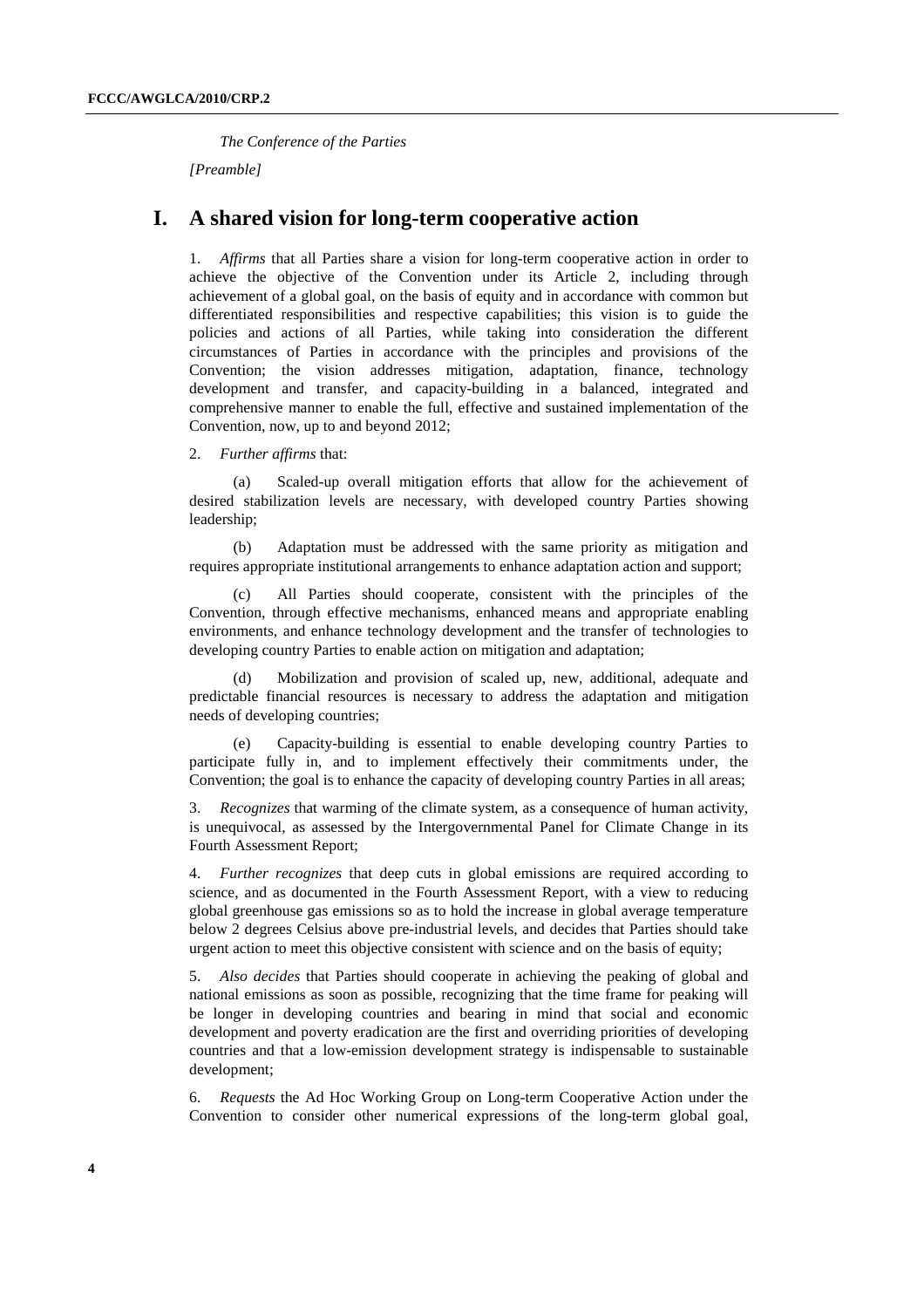including the timing for peaking of global emissions, stabilization of greenhouse gas concentrations in the atmosphere and the required reductions of greenhouse gas emissions, as well as further elements to frame this goal, including in relation to Parties' responsibilities and equitable access to global atmospheric space;

# **II. Enhanced action on adaptation**

7. *Acknowledges* that adaptation is a challenge faced by all Parties and that enhanced action and international cooperation on adaptation is urgently required to enable and support the implementation of adaptation actions aimed at reducing vulnerability and building resilience in developing country Parties, taking into account the urgent and immediate needs of those developing country Parties that are particularly vulnerable to the adverse effects of climate change;

8. *Affirms* that enhanced action on adaptation should be undertaken in accordance with the Convention; follow a country-driven, gender-sensitive, participatory and fully transparent approach, taking into consideration vulnerable groups, communities and ecosystems; and be based on and guided by the best available science and, as appropriate, traditional knowledge; with a view to integrating adaptation into relevant social, economic and environmental policies and actions, where appropriate;

9. *Establishes* an Adaptation Framework encompassing the provisions laid out below with the objective of enhancing action on adaptation, including through international cooperation, and coherent consideration of matters relating to adaptation under the Convention;

10. *Invites* all Parties to enhance action on adaptation, taking into account their common but differentiated responsibilities and respective capabilities, and specific national and regional development priorities, objectives and circumstances, by undertaking, inter alia:

(a) Planning, prioritizing and implementing adaptation actions, including projects and programmes,1 and actions identified in national and subnational adaptation plans and strategies, national adaptation programmes of action of the least developed countries, national communications, technology needs assessments and other relevant national planning documents;

(b) Impact, vulnerability and adaptation assessments, including assessments of financial needs as well as economic, social and environmental evaluation of adaptation options;

(c) Strengthening institutional capacities and enabling environments for adaptation, including for climate-resilient development and vulnerability reduction;

(d) Building resilience of socio-economic and ecological systems, including through economic diversification and sustainable management of natural resources;

(e) Enhancing climate change related disaster risk reduction strategies, taking into consideration the Hyogo Framework for Action<sup>2</sup> where appropriate, early warning systems, risk assessment and management, and sharing and transfer mechanisms such as insurance, at local, national, subregional and regional levels, as appropriate;

<sup>&</sup>lt;u>1</u>  $1$  Including in the areas of water resources; health; agriculture and food security; infrastructure; socioeconomic activities; terrestrial, freshwater and marine ecosystems; and coastal zones. 2

 $2$  <http://www.unisdr.org/eng/hfa/hfa.htm>.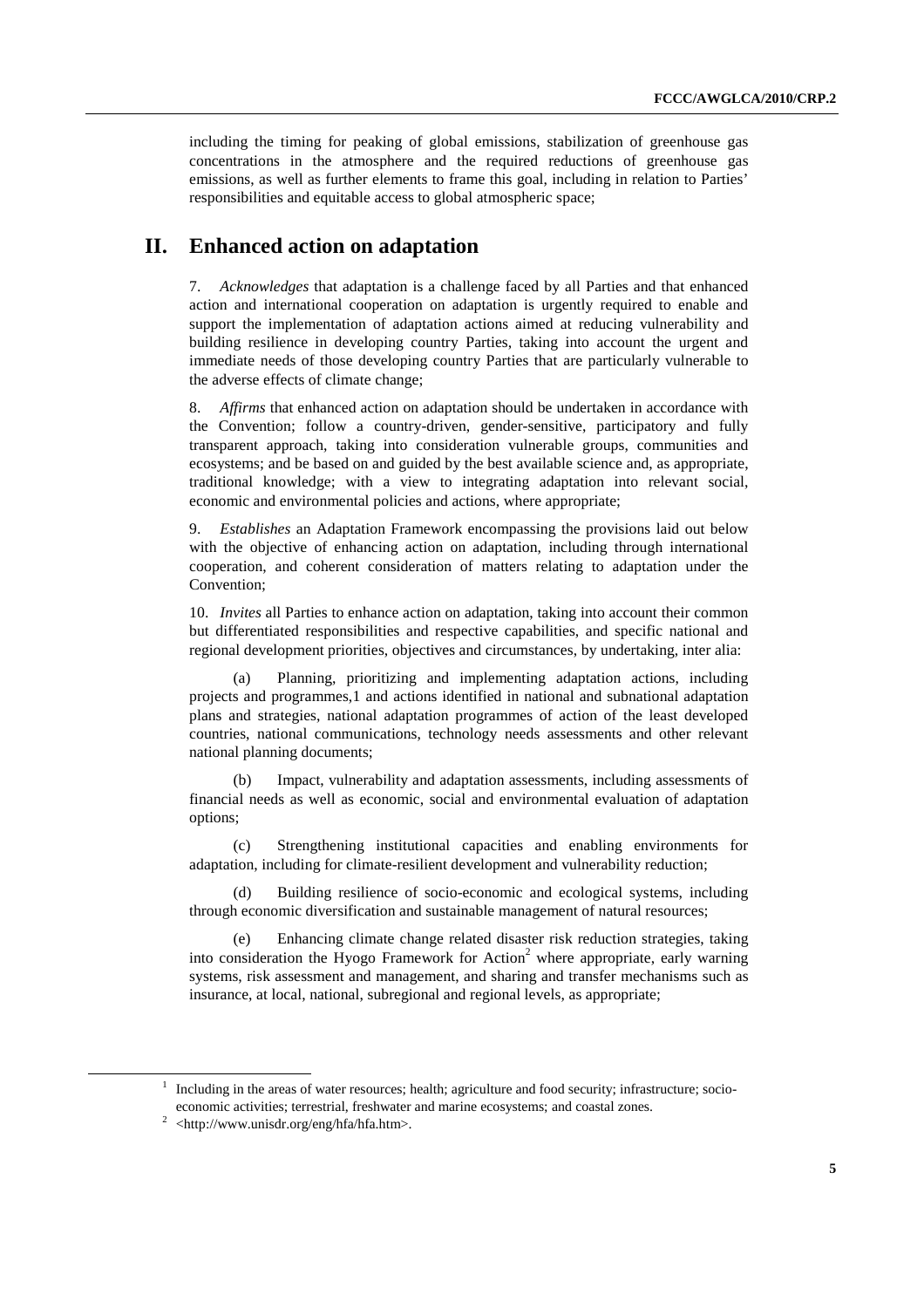(f) Measures to enhance understanding, coordination and cooperation with regard to climate change induced displacement, migration and planned relocation, where appropriate, at national, regional and international levels;

(g) Research, development, demonstration, diffusion, deployment and transfer of technologies, practices and processes; and capacity-building for adaptation, with a view to promoting access to technologies, in particular in developing country Parties;

(h) Strengthening data, information and knowledge systems, education and public awareness;

(i) Improving climate-related research and systematic observation for climate data collection, archiving, analysis and modelling in order to provide decision makers at national and regional levels with improved climatic-related data and information;

11. *Decides* to establish a process to enable least developed country Parties and other interested developing country Parties that are particularly vulnerable to the adverse effects of climate change to formulate and implement national adaptation plans, building upon the experience of the least developed country Parties in preparing and implementing national adaptation programmes of action, as a means of identifying medium and longterm adaptation needs and developing and implementing strategies and programmes to address those needs;

12. *Requests* the Subsidiary Body for Implementation to elaborate modalities and guidelines for the formulation of the above-mentioned national adaptation plans, for adoption by the Conference of the Parties at its seventeenth session;

13. *Requests* developed country Parties to provide developing country Parties with the necessary finance, technology, and capacity-building, consistent with chapter IV of this decision, to implement urgent, short-, medium- and long-term adaptation actions, plans, programmes and projects at local, national, subregional and regional levels, in and across different economic and social sectors and ecosystems, as well as to undertake the activities referred to in paragraphs 10–11 above and paragraphs 19, 21 and 22 below;

14. *Decides* that the modalities for the operation of the new fund established under the Convention, as referred to in section IV.A should be developed with a view to simplifying access to financial support for adaptation and making it expeditious and direct, with priority given to particularly vulnerable developing country Parties;

15. *Acknowledges* the need to strengthen, enhance and better utilize existing institutional arrangements and expertise under the Convention;

16. *Decides* to establish an Adaptation Committee or some other possible institutional arrangement with a view to

*Option 1*: Providing coherence in the implementation of enhanced action on adaptation and strengthening, enhancing and better utilizing existing institutional arrangements and expertise under the Convention, including through:

*Option 2*: Improving coherence in the consideration of adaptation matters under the Convention with the aim of facilitating enhanced action on adaptation, including through:

(a) Providing scientific advice and technical support to Parties, respecting the country-driven approach, with a view to facilitating the implementation of the activities listed in paragraphs 10–11 of this decision, where appropriate;

(b) Strengthening, consolidating and enhancing the sharing of information, knowledge, including traditional knowledge, experience and good practices, at local, national, regional and international levels, consistent with the relevant international agreements;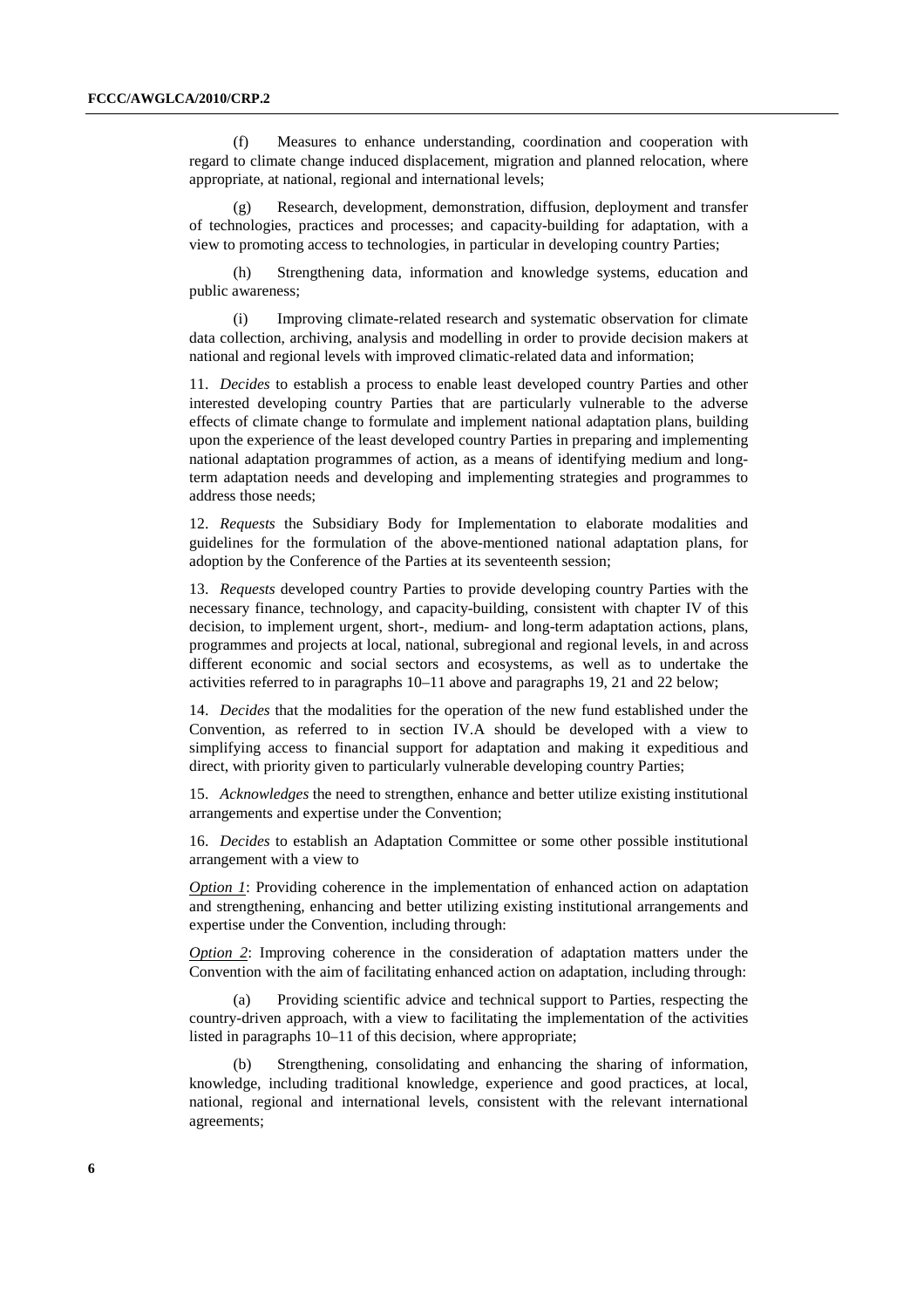(c) Cooperating with national, regional and international organizations, centres and networks, to enhance the implementation of adaptation actions, in particular in developing country Parties, including through the creation of partnerships between a range of stakeholders in developed and developing country Parties;

(d) Facilitating the matching of support between adaptation actions seeking support and support to be provided, including finance, technology and capacity-building;

(e) Considering information communicated by Parties on their monitoring and review of adaptation actions, support provided and received and other relevant information, as referred to in paragraph 22 of this decision, and recommending further action, as appropriate.

17. *Recognizes* the need to strengthen international cooperation and expertise to understand and reduce loss and damage associated with the adverse effects of climate change, including impacts related to extreme weather events and slow onset events:<sup>3</sup>

18. *Requests* the AWG-LCA to consider arrangements to address loss and damage associated with climate change impacts in developing countries that are particularly vulnerable to the adverse effects of climate change, including arrangements related to risk management and risk sharing and transfer mechanisms such as insurance, as appropriate; taking into account the proposed functions contained in Annex I and to make recommendations on this matter to the Conference of the Parties for its consideration at its seventeenth session;

19. *Invites* Parties to strengthen and, where necessary, establish regional centres and networks, in particular in developing countries, with support from developed country Parties and relevant organizations, as appropriate; to facilitate and enhance national and regional adaptation actions, in a manner that is country-driven, encourages cooperation and coordination between regional stakeholders and improves the flow of information between the Convention process and national and regional activities;

20. *Notes* that an international centre to enhance adaptation research and coordination could also be established in a developing country;

21. *Invites* all Parties to strengthen and, where necessary, establish and/or designate national-level institutional arrangements, with a view to enhancing work on the full range of adaptation actions from planning to implementation;

22. *Decides* that all Parties should use existing channels to provide information, as appropriate, on support provided and received for adaptation actions in developing countries pursuant to Article 12, paragraph 3, of the Convention and on activities undertaken, including progress made, experiences and lessons learned, with a view to identifying insufficiencies and discrepancies of support and to ensure transparency and mutual accountability;

23. *Invites* relevant multilateral, international, regional and national organizations, the public and private sectors, civil society and other relevant stakeholders to undertake and support enhanced action on adaptation at all levels, including under the Adaptation Framework, as appropriate, in a coherent and integrated manner, building on synergies among activities and processes, and to make available information on the progress made;

24. *Requests* the secretariat to support the implementation of the Adaptation Framework, including related institutional arrangements under the Convention, in accordance with its mandate and subject to the availability of resources;

 <sup>3</sup> <sup>3</sup> Including sea level rise, increasing temperatures, ocean acidification, glacial retreat and related impacts, salinization, land and forest degradation, loss of biodiversity and desertification.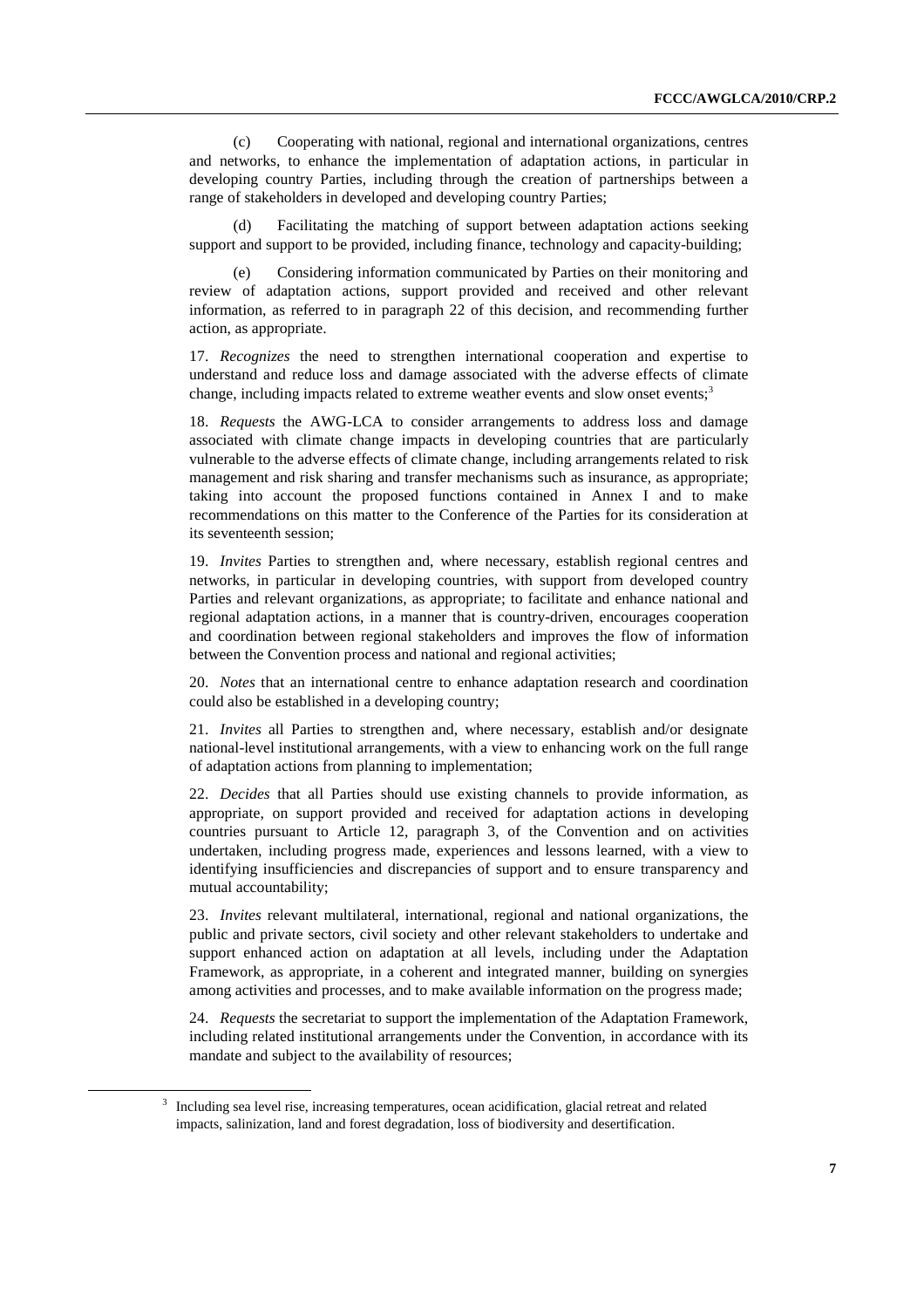## **III. Enhanced action on mitigation**

### **A. Nationally appropriate mitigation commitments or actions by developed country Parties**

(a) Developed countries<sup>4</sup> to implement quantified economy-wide emission reduction

 *Option 1*: targets

 *Option 2*: commitments

(b) Information provided on quantified economy-wide emission reduction targets is listed in

 *Option 1*: Annex to this decision

 *Option 2*: Information paper

 $(c)$ 

*Option 1: Developed countries urged to increase the level of ambition* 

Launch process, for example through submissions and workshops, to clarify assumptions and conditions in pledges, without prejudice to the final form of the outcome or the relationship to the Kyoto Protocol.

*Option 2:* Developed country Parties will reduce aggregate emissions by a specified percentage.

For Parties to the Kyoto Protocol, the quantified economy-wide emission limitation and reduction commitments will be those adopted under an amended Annex B of the Kyoto Protocol.

Developed countries that are not Party to the Kyoto Protocol will adopt commitments that are comparable with those of the Kyoto Protocol Parties with respect to the level of effort, legal form, technical aspects, MRV and compliance regime.

Launch process to negotiate an overall level of ambition for aggregate emission reductions and individual targets, with a view to strengthen commitments and to finalize them as part of a future legally binding agreement.

*Option 3:* Developed countries to implement the listed economy-wide emission targets

- (d) Developed countries to develop low-emission development strategies
- (e) Enhance reporting and review of fulfilment of commitments with the aim to ensure that accounting of emissions is rigorous, robust, comparable, and transparent

*Option 1:* taking into account relevant rules under the Kyoto Protocol;

*Option 2: applying Kyoto Protocol rules;* 

 *Option 3*: by more focus on progress in achievement of emission targets within the current reporting and review process ;

4

Note from the Chair: In the context of negotiations on item 1 (b) (i) of the Bali Action Plan, Parties have used different terms such as 'all developed country Parties', 'all Annex I Parties', 'those Annex I Parties that are not Parties to the Kyoto Protocol', 'all developed country Parties and other Parties that voluntarily wish to take quantified emission reduction or limitation commitments'. Depending on the results of the negotiations, the terms used in this context may need to be made consistent.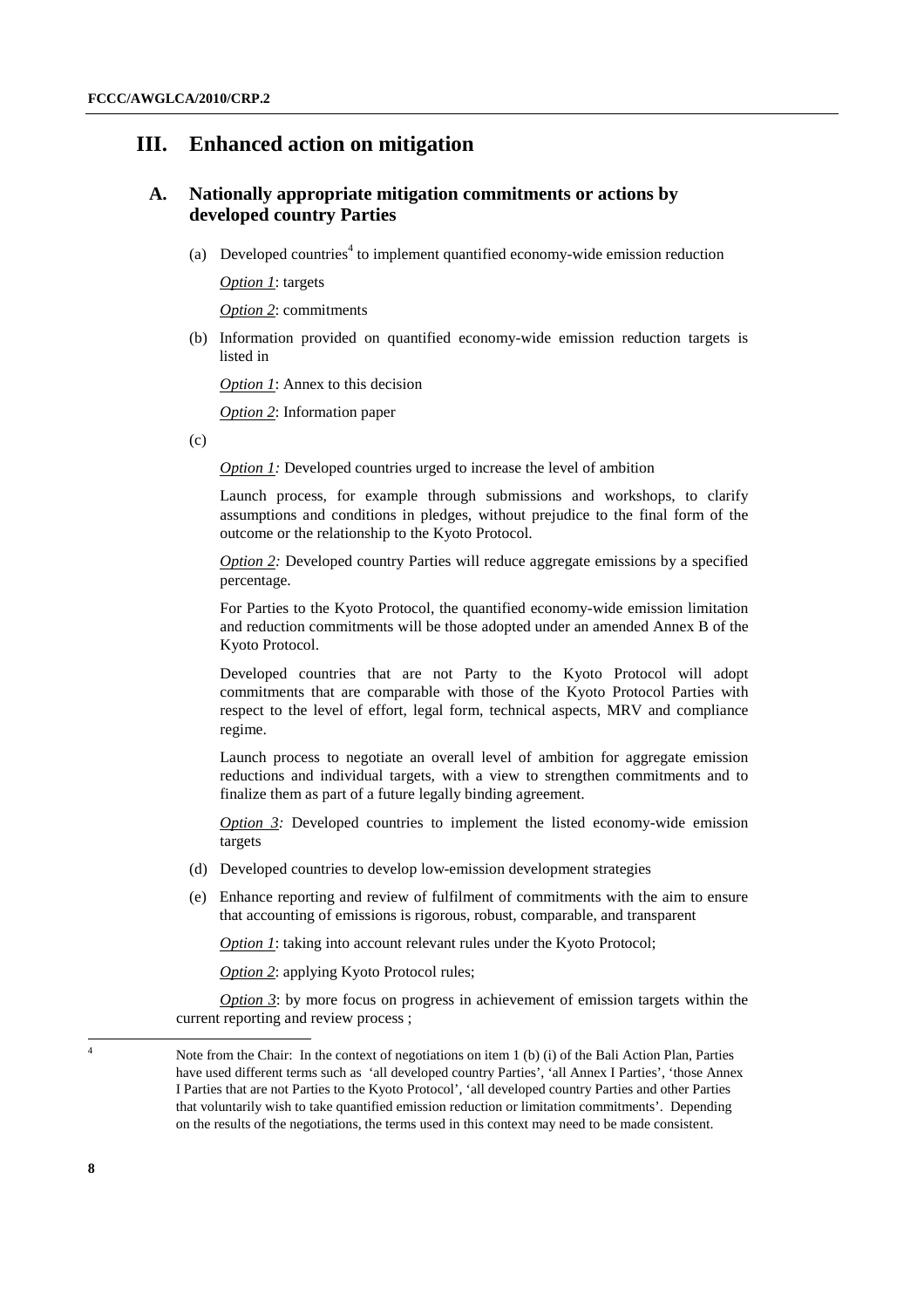- (f) Continue annual reporting and review of GHG inventories as well as periodic reporting and review of national communications
- (g) Enhance reporting of the provision of financial, technological and capacity-building support to developing country Parties;
- (h) Introduce a new biennial submission of detailed information on progress in achieving emission commitments, targets and actions, GHG inventories, mitigation actions planned, and detailed information on the provision of financial, technology and capacity-building support to developing country Parties;
- (i) Launch a process to revise guidelines for national communications, including the development of guidelines for the biennial submission;
- (j) Enhance the current process of reviewing national communications from developed country Parties by adding provisions to consider progress in the achievement of mitigation commitments, and in the provision of financial, technological and capacity-building support to developing countries;

*Option 1*: through a multilateral process under the Convention, in a manner that

- (i) is facilitative and non-punitive;
- (ii) fully respects national sovereignty;
- (iii) increases the transparency of mitigation actions;

Launch a process to develop modalities and guidelines for the multilateral process;

 *Option 2: through a compliance process* 

Launch a process to develop modalities and guidelines for the compliance process;

 *Other considerations:* 

• Dedicated work programme for the development of various modalities and guidelines;

### **B. Nationally appropriate mitigation actions by developing country Parties**

- (a) Developed country Parties to provide enhanced financial, technological and capacity-building support for development and implementation of nationally appropriate mitigation actions of developing country Parties and for enhanced reporting by these Parties;
- (b) Developing countries to implement nationally appropriate mitigation actions, recognizing that the extent of action depends on support provided;
- (c) Information on mitigation actions submitted to date and any future submissions reflected in:

*Option 1:* Annex to this decision;

 *Option 2:* Information paper;

 *Option 3*: Registry;

 *Option 4*: National communications;

(d) Invite developing countries to submit information on their mitigation actions and any support needed;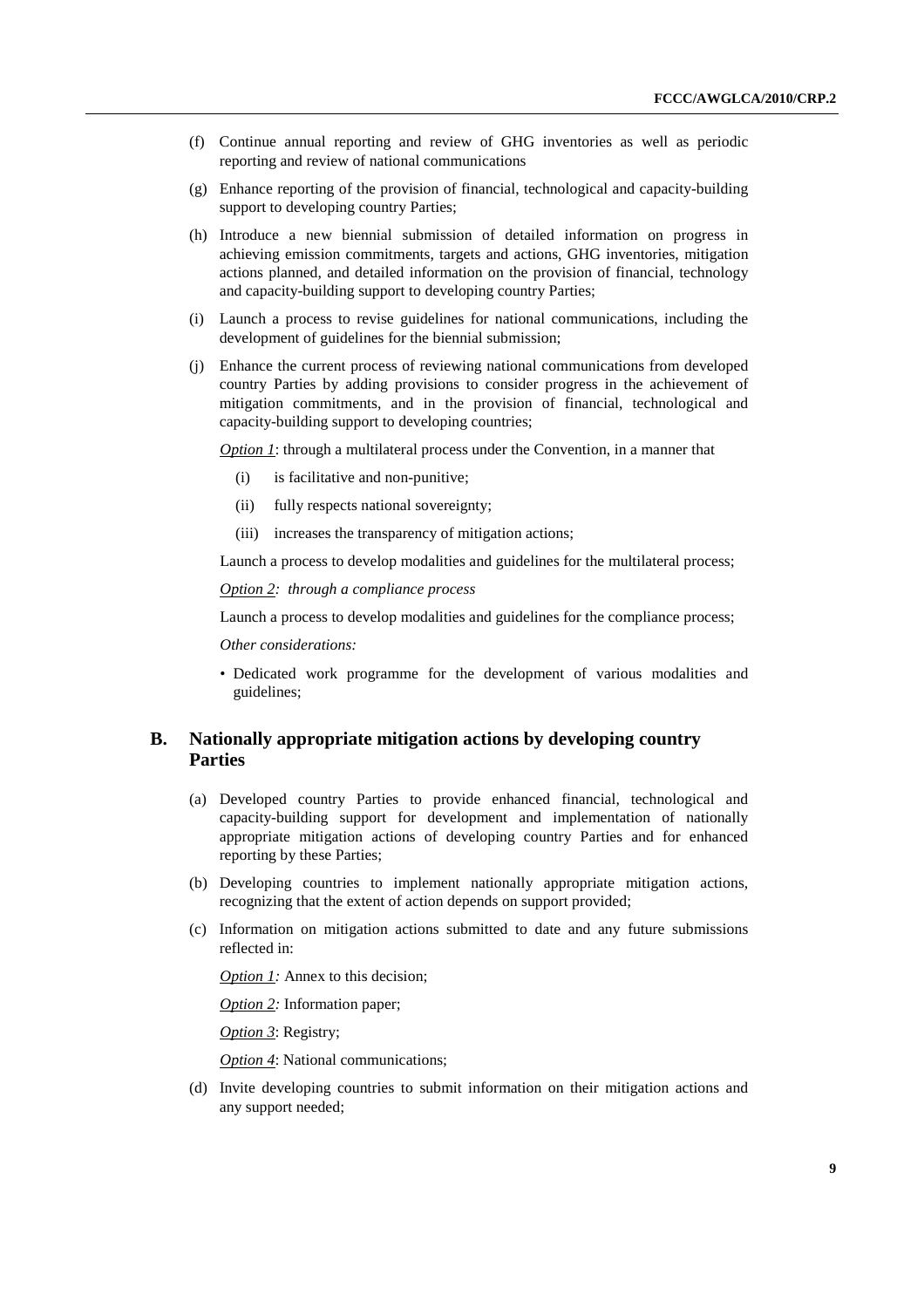(e) Approach to reflecting information, and reporting and consideration of national communications will depend on;

*Option 1:* Emission levels of a Party, for example those contributing more than 1 per cent to the share of global greenhouse gas emissions;

 *Option 2*: Characteristics of action;

*Option 3: Groupings in the Convention;* 

- (f) Launch a process, for example through submissions and workshops, to understand diversity of mitigation actions submitted and support needed, noting different national circumstances of developing countries;
- (g) Set up a registry to record nationally appropriate mitigation actions in order to facilitate matching of finance, technology and capacity-building support to these actions, and to record support provided;
- (h) Launch a process to develop modalities for the registry, any functional relationship to the financial mechanism, and verification of support provided;
- (i) Developing countries to develop low-emission development strategies;
- (j) Agree that domestically supported mitigation actions will be:

*<i>Option 1*: Verified domestically in accordance with general guidelines under the Convention and develop general guidelines for domestic verification;

*<i>Option 2*: Measured, reported and verified on a voluntary basis:

- (k) Agree that internationally supported actions will be measured, reported and verified in accordance with requirements of entity providing support, including any funds established under the Convention;
- (l) Enhance reporting in national communications from non-Annex I Parties on mitigation actions and support received;

(i) The content, periodicity and consideration of national communications from non-Annex I Parties will not be more onerous than that of national communications of Annex I Parties and will provide flexibility for least developed country Parties and small island developing States;

(ii) Introduce biennial submission of GHG inventories and information on mitigation actions;

(m) Develop guidelines for biennial submissions as part of revision of guidelines for national communications of non-Annex I Parties;

(n)

*Option 1:* Agree to consider national communication or biennial submissions in a multilateral process under the Convention, after technical analysis by experts, in a manner that

- (i) is facilitative and non-punitive;
- (ii) fully respects national sovereignty;
- (iii) increases transparency of mitigation actions;

Launch a process to develop modalities and guidelines for such consideration;

*Option 2:* International consultation and analysis process;

*Option 3:* No process for international consultation and analysis;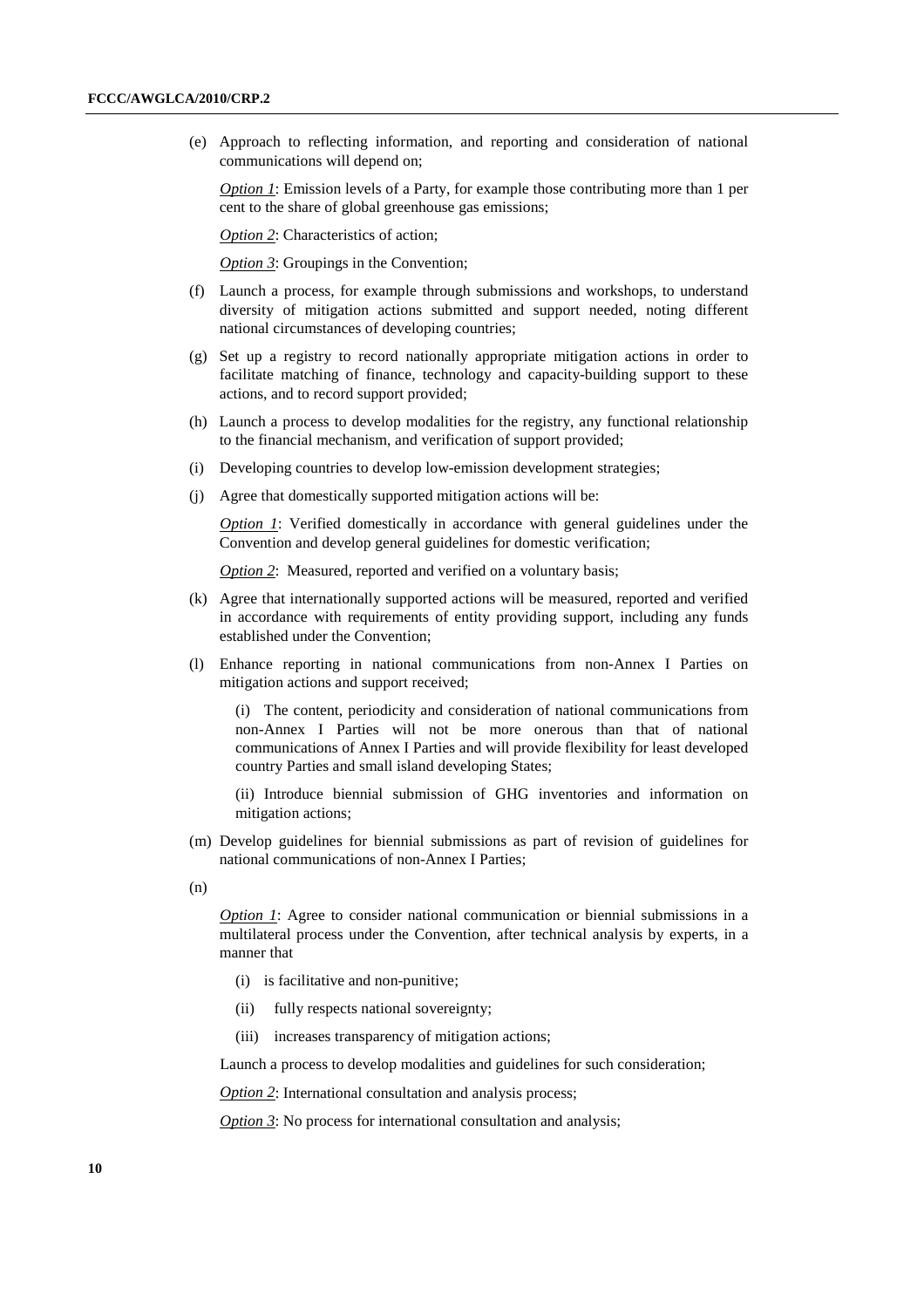*Other considerations:* 

- Dedicated work programme for development of various modalities and guidelines.
- **C. Policy approaches and positive incentives on issues relating to reducing emissions from deforestation and forest degradation in developing countries; and the role of conservation, sustainable management of forests and enhancement of forest carbon stocks in developing countries**

 [*Affirming* that, in the context of appropriate provision of support, all Parties shall collectively aim to slow, halt and reverse forest cover and carbon loss, consistent with the ultimate objective of the Convention, as stated in Article 2, and consistent with the longterm global goal referred to in paragraph 4 above;]

25. Encourages all Parties to find effective ways to reduce the human pressure on forests that results in greenhouse gas emissions;

26. Affirms that the implementation of the activities referred to in paragraph 27 below should be carried out in accordance with annex II to this decision, and that the safeguards referred to in paragraph 2 of annex II to this decision should be promoted and supported;

27. Decides that developing country Parties [should] [may voluntarily] contribute to mitigation actions in the forest sector by undertaking the following activities, as deemed appropriate by each Party and in accordance with their respective capabilities and national circumstances:

- (a) Reducing emissions from deforestation;
- (b) Reducing emissions from forest degradation;
- (c) Conservation of forest carbon stocks;
- (d) Sustainable management of forest;
- (e) Enhancement of forest carbon stocks;

28. *Requests* developing country Parties aiming to undertake the activities referred to in paragraph 27 above, provided that [financial and technological] support is made available, in accordance with national circumstances and respective capabilities, to develop the following elements:

(a) A national strategy or action plan;

(b) A national forest reference emission level and/or forest reference level, or, if appropriate, as an interim measure, subnational forest reference emission levels and/or forest reference levels, in accordance with national circumstances, and with provisions contained in decision 4/CP.15, and with any further elaboration of those provisions adopted by the Conference of the Parties;

(c) A robust and transparent national forest monitoring system for the monitoring and reporting of the activities referred to in paragraph 27 above,

[*Option 1*: and the safeguards referred to in paragraph 2 of annex II to this decision]

[*Option 2:* including information on how the safeguards referred to in paragraph 2 of annex II to this decision are addressed],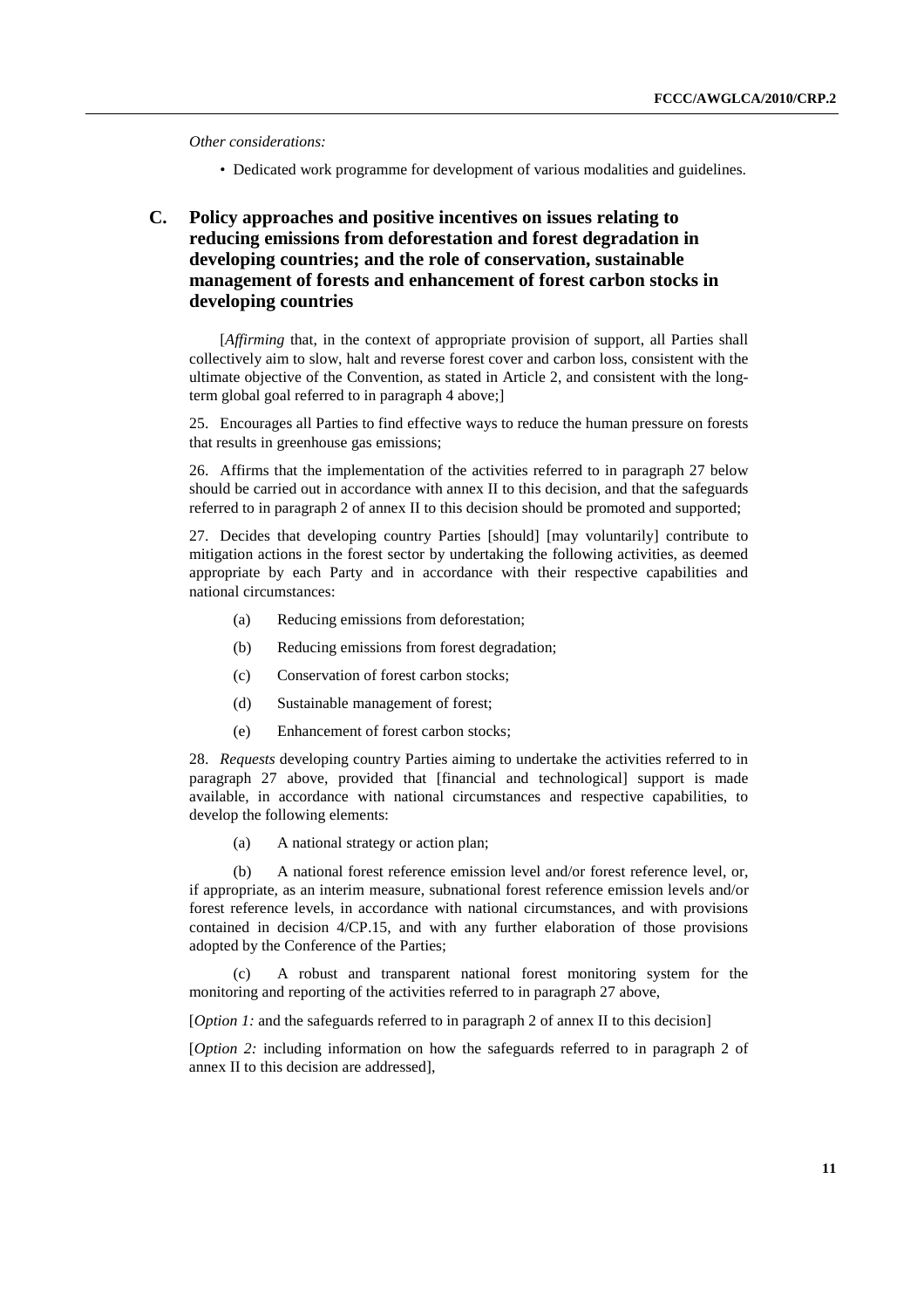with, if appropriate, subnational monitoring and reporting as an interim measure,<sup>5</sup> in accordance with national circumstances, and with the provisions contained in decision 4/CP.15, and, with any further elaboration of those provisions agreed by the Conference of the Parties;

29. *Requests* developing country Parties, when developing and implementing their national strategies or action plans, to address, inter alia, drivers of deforestation and forest degradation, land tenure issues, forest governance issues, gender considerations and the safeguards identified in paragraph 2 of annex II to this decision, ensuring the full and effective participation of relevant stakeholders, inter alia, indigenous peoples and local communities;

30. *Decides* that the activities undertaken by Parties referred to in paragraph 27 above should be implemented in phases beginning with the development of national strategies or action plans, policies and measures and capacity-building, followed by the implementation of national policies and measures and national strategies or action plans that could involve further capacity-building, technology development and transfer and results-based demonstration activities, and evolving into results-based actions that should be fully measured, reported and verified;

31. *Recognizes* that the implementation of the activities referred to in paragraph 27 above, including the choice of a starting phase as referred to in paragraph 30 above, depends on the specific national circumstances, capacities and capabilities of each developing country Party and the level of support received;

32. *Requests* the Subsidiary Body for Scientific and Technological Advice to develop a work programme on the matters referred to in annex III to this decision;

33.

### *[Option 1:*

*Requests* the promotion and implementation of all the activities referred to in paragraphs 27 and 28 above, including consideration of the safeguards referred to in annex II to this decision, and early action, be supported in accordance with paragraph 1 of annex II to this decision and relevant provisions agreed by the Conference of the Parties, including:

(a) For enhanced action on the provision of financial resources and investment;

(b) Opportunities for using markets, as well as a flexible combination of funds and market-based sources;

(c) Through existing multilateral and bilateral channels;]

#### *[Option 2:*

*Urges* Parties, in particular developed country Parties, to support, through existing multilateral and bilateral channels, the development of national strategies or action plans, policies and measures and capacity-building, followed by the implementation of national policies and measures, and national strategies or action plans, as appropriate, subnational strategies, including consideration of the safeguards referred to in paragraph 2 of annex II to this decision, taking into account the relevant provisions on finance;

*Requests* [AWG-LCA] [SBI] to explore financing options for the full implementation of the results-based actions referred to in paragraph 30 above, and to

 $\frac{1}{5}$ <sup>5</sup> Including monitoring and reporting of emissions displacement at the national level, if appropriate, and reporting on how displacement of emissions is being addressed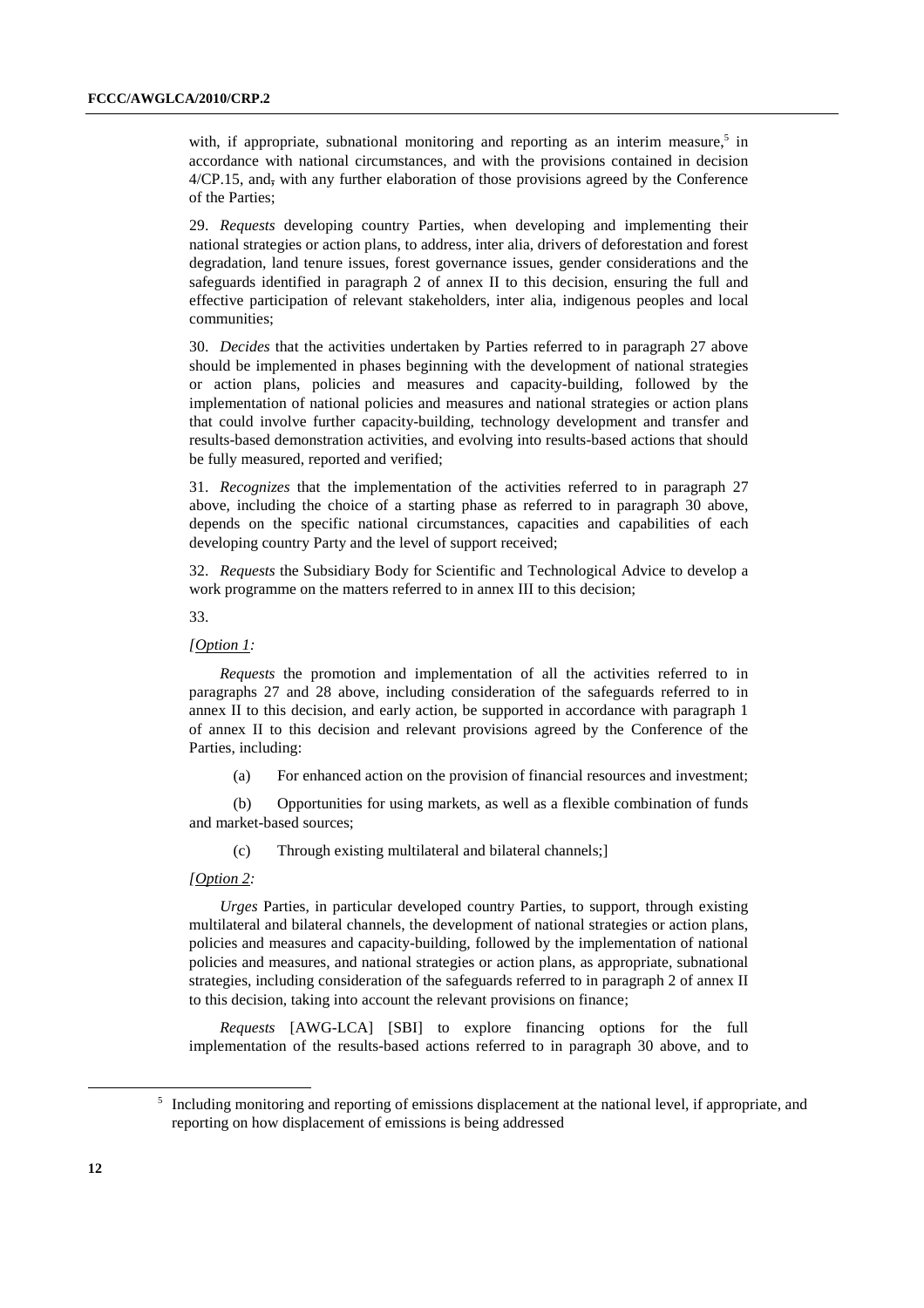report on progress made, including any recommendations for draft decisions on this matter, to the Conference of the Parties at its seventeenth session;]

#### *[Option 3:*

*Decides* that the activities referred to in paragraph 27 undertaken by developing country Parties and the relevant phase of implementation referred to in paragraphs 29 and 30 do not constitute the establishment or use of a market mechanism.]

34. *Requests* Parties to ensure coordination of the activities referred to in paragraph 27 above, including of the related support, particularly at the national level;

35. *Invites* relevant international organizations and stakeholders to contribute to the activities referred to in paragraphs 27 and 34 above;

### **D. Cooperative sectoral approaches and sector-specific actions, in order to enhance implementation of Article 4, paragraph 1(c), of the Convention**

*Bearing in mind* the need to improve the efficiency and productivity of agricultural production systems in a sustainable manner;

*Recognizing* the interests of small and marginal farmers, the rights of indigenous peoples and traditional knowledge and practices, in the context of applicable international obligations and taking into account national laws and national circumstances;

*Recognizing* that cooperative sectoral approaches and sector-specific actions in the agriculture sector should take into account the relationship between agriculture and food security, the link between adaptation and mitigation and the need to safeguard that these approaches and actions do not adversely affect food security;

*Affirming* that cooperative sectoral approaches and sector-specific actions in the agriculture sector should not constitute a means of arbitrary or unjustifiable discrimination or a disguised restriction on international trade, in accordance with Article 3, paragraph 5, of the Convention;

36. *Decides* that cooperative sectoral approaches and sector-specific actions should be consistent with the relevant provisions and principles of the Convention, in particular the principle of common but differentiated responsibilities, and that it may be useful for Parties to explore these approaches and actions further;

37. *Decides* that all Parties, with respect to the agriculture sector and taking into account their common but differentiated responsibilities and their specific national and regional development priorities, objectives and circumstances, should promote and cooperate in the research, development, including transfer, of technologies, practices and processes that control, reduce or prevent anthropogenic emissions of greenhouse gases, particularly those that improve the efficiency and productivity of agricultural systems in a sustainable manner and those that could support adaptation to the adverse effects of climate change, thereby contributing to safeguarding food security and livelihoods;

38. *Requests* the Subsidiary Body for Scientific and Technological Advice to establish, at its thirty-fourth session, a programme of work on agriculture to enhance the implementation of Article 4, paragraph  $1(c)$ , of the Convention, taking into account paragraph 31 above;

39. *Invites* Parties to submit to the secretariat, by 22 March 2011, their views on the content and scope of the work programme;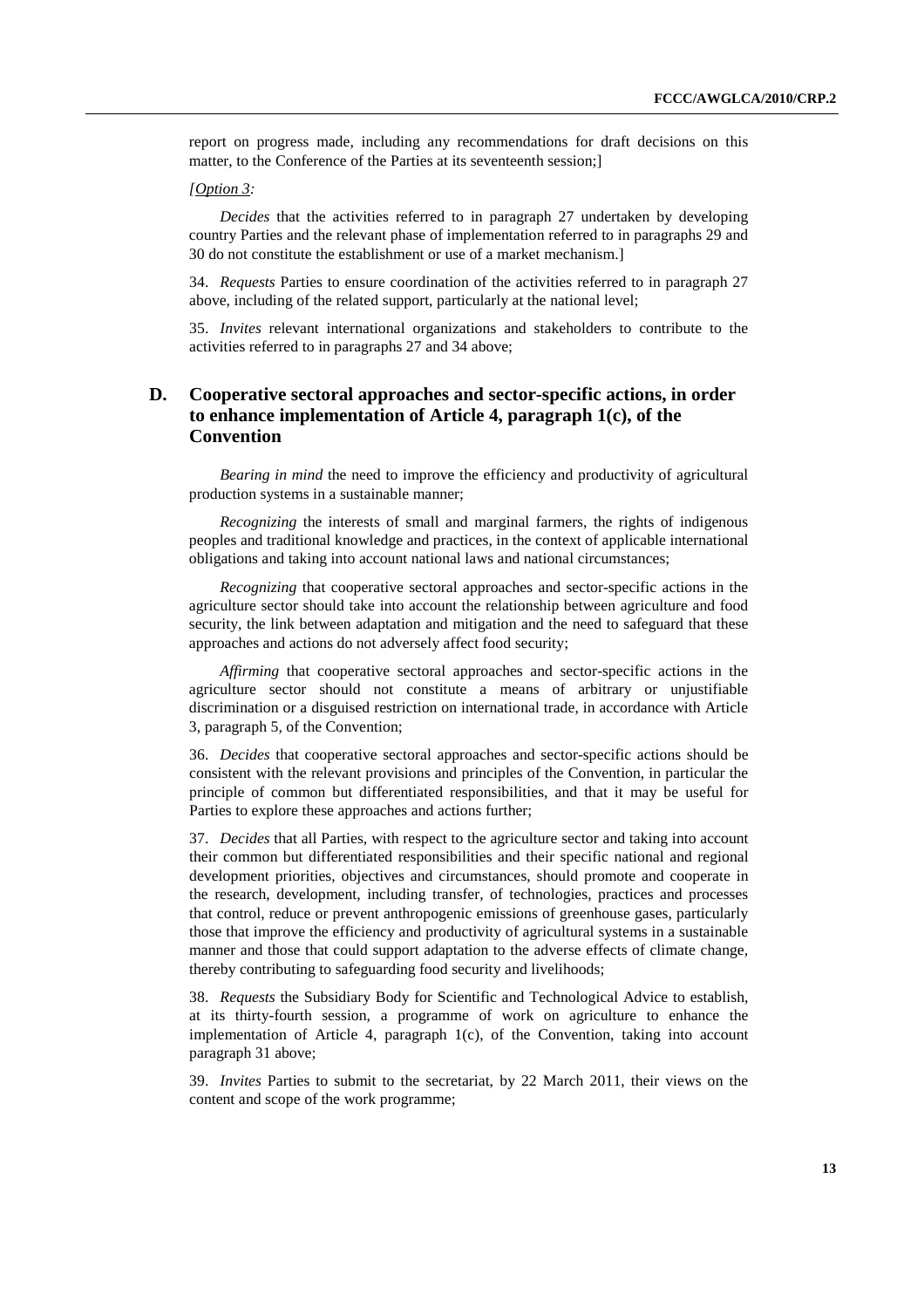40. *Requests* the secretariat to compile these views into a miscellaneous document for consideration by the Subsidiary Body for Scientific and Technological Advice at its thirty-fourth session;

41. *Recognizes* that the limitation and reduction of emissions of greenhouse gases not controlled by the Montreal Protocol from international aviation and maritime transport should be pursued working through ICAO and IMO, respectively, setting global emission reduction targets on a scale consistent with the long-term global goal as defined in paragraph 4 above;

42. *Further recognizes* that global policy frameworks should be developed without delay by ICAO and IMO, taking into account the principles and provisions of the Convention and in accordance with their respective principles and customary practices, provided that the implementation of such policy frameworks would not lead to competitive distortions or carbon leakage and that revenues generated would support mitigation and adaptation actions in developing countries;

43. *Invites* ICAO and IMO to report to the Conference of the Parties, at its seventeenth session, and to its subsidiary bodies, as appropriate, and at regular intervals thereafter, on their activities, policy approaches and measures relevant to paragraph 41 above;

## **E. Various approaches, including opportunities for using markets, to enhance the cost-effectiveness of, and to promote, mitigation actions, bearing in mind different circumstances of developed and developing countries**

44. *Affirms* that various approaches, including opportunities for using markets, to enhance the cost-effectiveness of, and to promote, mitigation actions, should be guided by the principles set out in annex IV to this decision;

45. *Decides* to consider, at its seventeenth session, the establishment, as a market-based approach, of one or more mechanisms, in accordance with, inter alia, the principles referred to in paragraph 44 above;

46. *Requests* AWG-LCA to undertake further work on the mechanisms referred to in paragraph 45 above, with a view to recommending draft decisions to the Conference of the Parties for adoption at its seventeenth session;

47. *Invites* Parties and accredited observer organizations to submit to the secretariat, by 22 March 2011, their views on the matters referred to in paragraph 46 above;

48. *Undertakes*, in developing and implementing any mechanisms as referred to in paragraph 45 above, to maintain, build upon and improve existing mechanisms, including those established under the Kyoto Protocol;

49. *Decides* to consider, at its seventeenth session, the establishment, as a non market based approach, of one or more mechanisms, in accordance with, inter alia, the principles referred to in paragraph 44 above;

50. *Requests* the AWG-LCA to undertake further work on the mechanisms referred to in paragraph 49 above, with a view to recommending draft decisions to the Conference of the Parties for adoption at its seventeenth session;

51. *Invites* Parties and accredited observer organizations to submit to the secretariat, by 22 March 2011, their views on the matters referred to in paragraph 50 above;

52. *Invites* Parties and accredited observer organizations to submit to the secretariat, by 22 March 2011, information on the evaluation of various approaches in enhancing the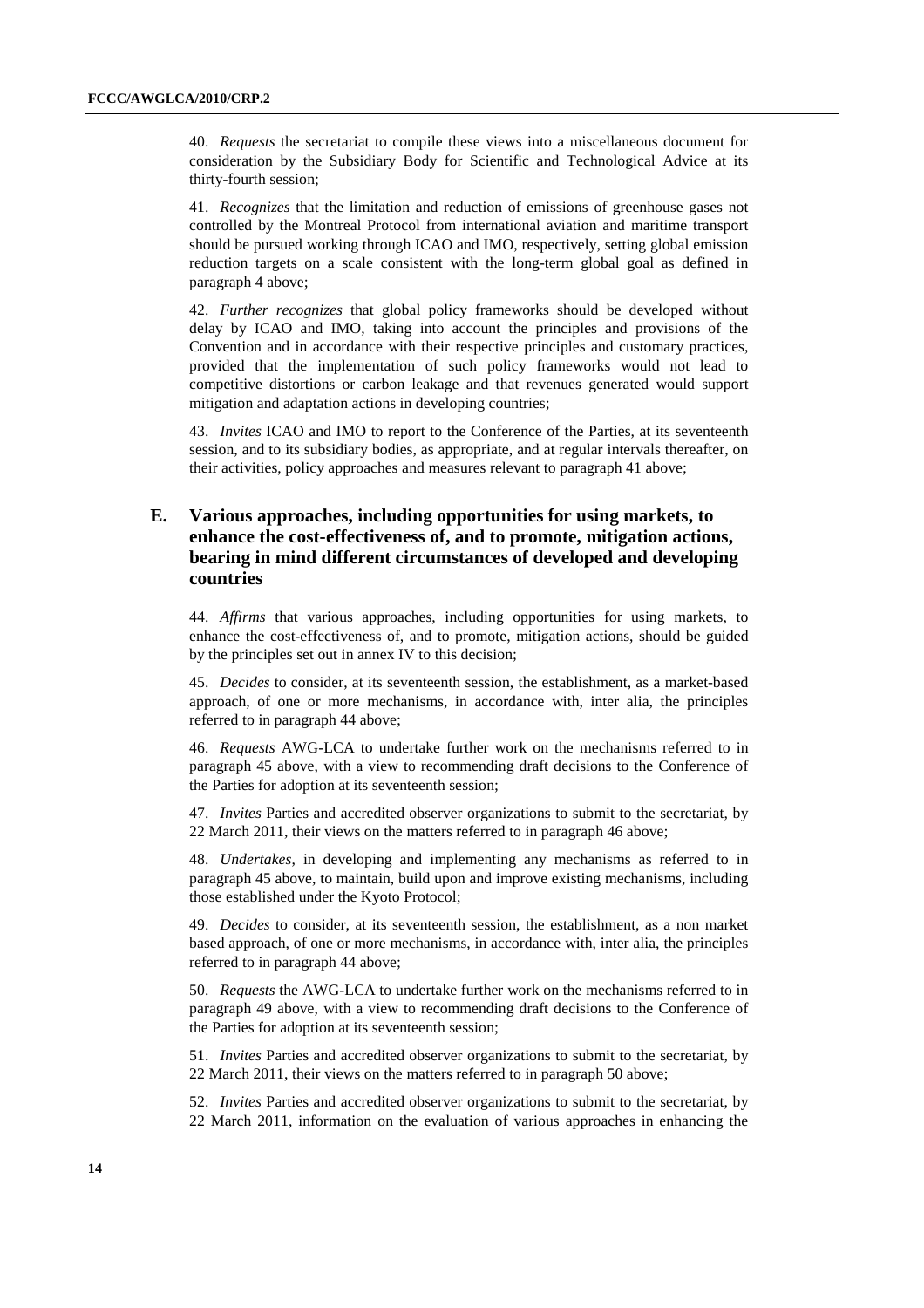cost-effectiveness of, and promoting, mitigation actions, including activities implemented jointly under Article 4, paragraph 2(a), of the Convention and any other relevant activities;

53. *Encourages* Parties and intergovernmental organizations to pursue readiness activities, including capacity-building initiatives in developing country Parties, to enable participation in various approaches aiming at promoting mitigation actions;

#### **F. Economic and social consequences of response measures**

54. *Recognizes* that addressing unintended side effects of implementing climate change response measures is a challenge faced by all Parties and that enhanced action and international cooperation on the impact of the implementation of response measures is required to further knowledge and understanding of the matter and to minimize the adverse impacts on the developing country Parties listed in Article 4, paragraphs 8, 9 and 10, of the Convention, thus responding to the specific needs of those countries and helping to reduce vulnerability and build resilience in the affected countries and their respective economies;

55. *Affirms* that enhanced action on the impact of the implementation of response measures should be undertaken in accordance with the Convention, in particular, with Articles 2, 3 and 4, taking into consideration vulnerable groups, economies and sectors, and be based on and guided by the best available science, with a view to integrating response measure related aspects into relevant economic, environmental and social policies and actions, where appropriate, and building on existing arrangements and the work of expert groups;

56. *Decides* that policies and measures taken by developed country Parties to combat climate change should not constitute a means of arbitrary or unjustifiable discrimination or a disguised restriction on international trade, in line with Article 3, paragraph 5, of the Convention, against developing country Parties, based on the legitimate needs of developing country Parties to achieve sustained economic growth and eradication of poverty;

57. *Urges* developed country Parties to strive to implement policies and measures to respond to climate change in such a way as to avoid consequences for developing country Parties, taking into account Article 3 of the Convention, to assist these Parties in addressing such consequences, by providing support, including financial resources, in accordance with Article 4 of the Convention, and to ensure a just transition of the workforce and economies;

58. *Decides* to provide a forum on the impact of the implementation of response measures and to that end requests the Chairs of the SBSTA and the SBI to convene a forum at the thirty-fourth and thirty-fifth sessions of these bodies, with the objective of developing a work programme under the subsidiary bodies to address the impact of the implementation of response measures, taking into account the elements included in annex V to this decision with a view to adopting, at the seventeenth session of the Conference of the Parties, modalities for the operationalization of the work programme;

59. *Invites* Parties and relevant intergovernmental organizations to submit to the secretariat, by 28 March 2011 their views on the issues referred to in paragraph 58 above for consideration by the SBI and the SBSTA at their thirty-fourth sessions of the subsidiary bodies;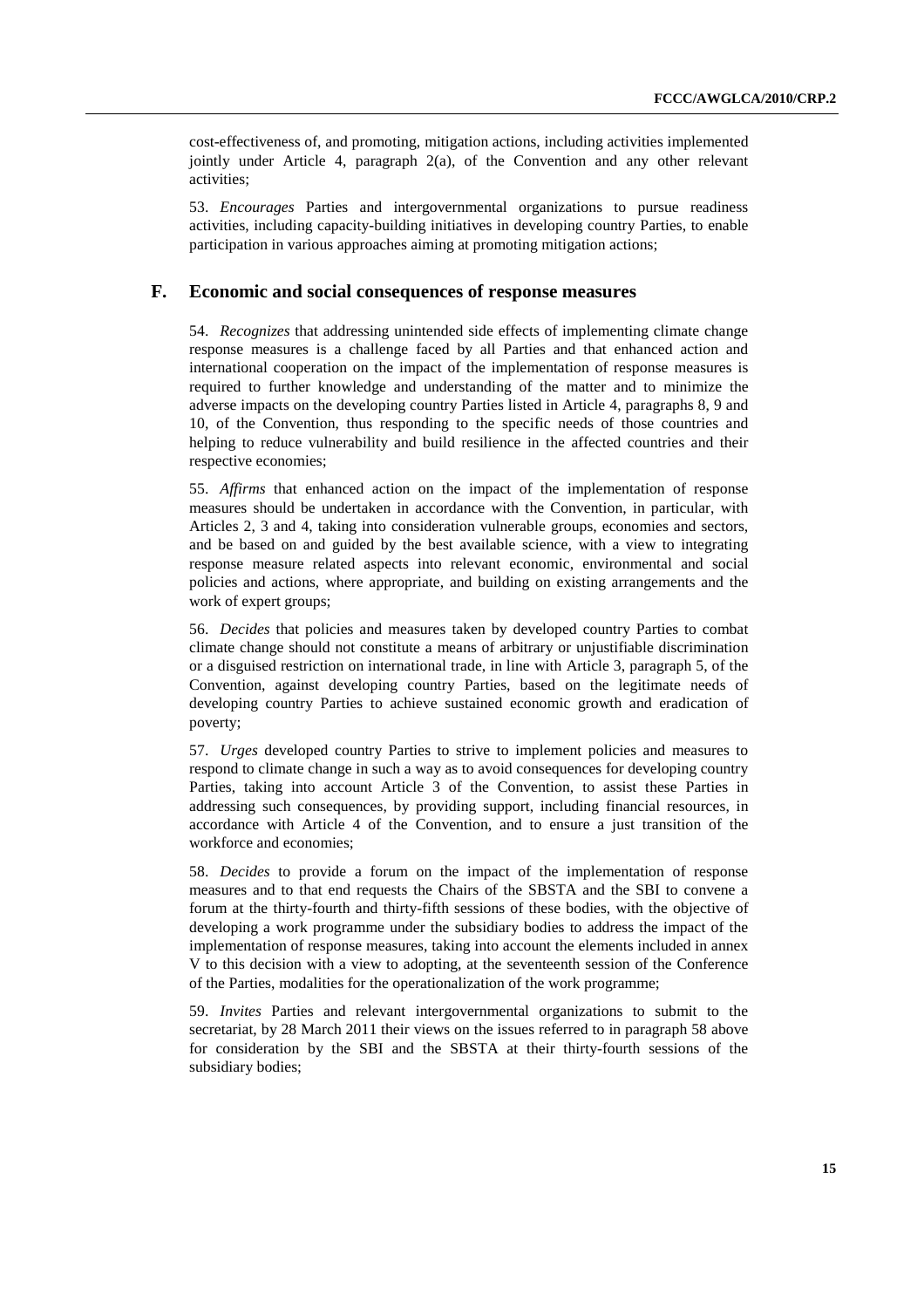# **IV. Finance, technology and capacity-building**

### **A. Finance**

• *Option 1*: Parties take note of the collective commitment by developed countries to provide new and additional resources, including forestry and investments through international institutions, approaching USD 30 billion for the period 2010–2012 with balanced allocation between adaptation and mitigation. Funding for adaptation will be prioritized for the most vulnerable developing countries, such as the least developed countries, small island developing States and Africa;

*Option 2*: Parties take note of the collective commitment by developed countries to provide new and additional resources approaching USD 30 billion for the period 2010–2012 with balanced allocation between adaptation and mitigation. Funding for adaptation will be prioritized in accordance with paragraph 1 (c) (i) of the Bali Action Plan;

- To enhance transparency, developed country Parties are invited to provide to the secretariat, on an annual basis, information on the resources disbursed to fulfill this commitment in accordance with existing guidelines for reporting  $6$  on support provided;
- Scaled up, new and additional, predictable and adequate funding shall be provided to developing country Parties;
- *Option 1*: Developed country Parties commit, in the context of meaningful mitigation actions and transparency on implementation, to a goal of mobilizing jointly USD 100 billion dollars per year by 2020 to address the needs of developing countries;

*Option 2*: Developed country Parties and other parties included in Annex II to the Convention commit to provide 1.5% of their GDP per year by 2020 to address the needs of developing countries;

- The main/major source of funding will be assessed/indicative contributions by developed country Parties and other parties included in Annex II to the Convention;
- A substantial share of these funds will flow through the new fund;
- In accordance with paragraph 1(e) of the Bali Action Plan, funds may come from a wide variety of sources, public and private, bilateral and multilateral, including innovative sources of finance;
- Parties decide to launch a process to review the needs of developing countries for financial resources to address climate change and identify options for mobilization of those resources;
- *Option 1*: Parties take note of the report of the High-Level Advisory Group on Climate Change Financing established by the UN Secretary-General;

*Option 2*: Parties take note of all relevant reports on financial needs of developing countries to address climate change and on options for mobilization of those resources;

 $\overline{a}$ 6

Section VIII, Part II of Guidelines for the Preparation of National Communications by Parties Included in Annex I of the Convention (document FCCC/CP/1999/7).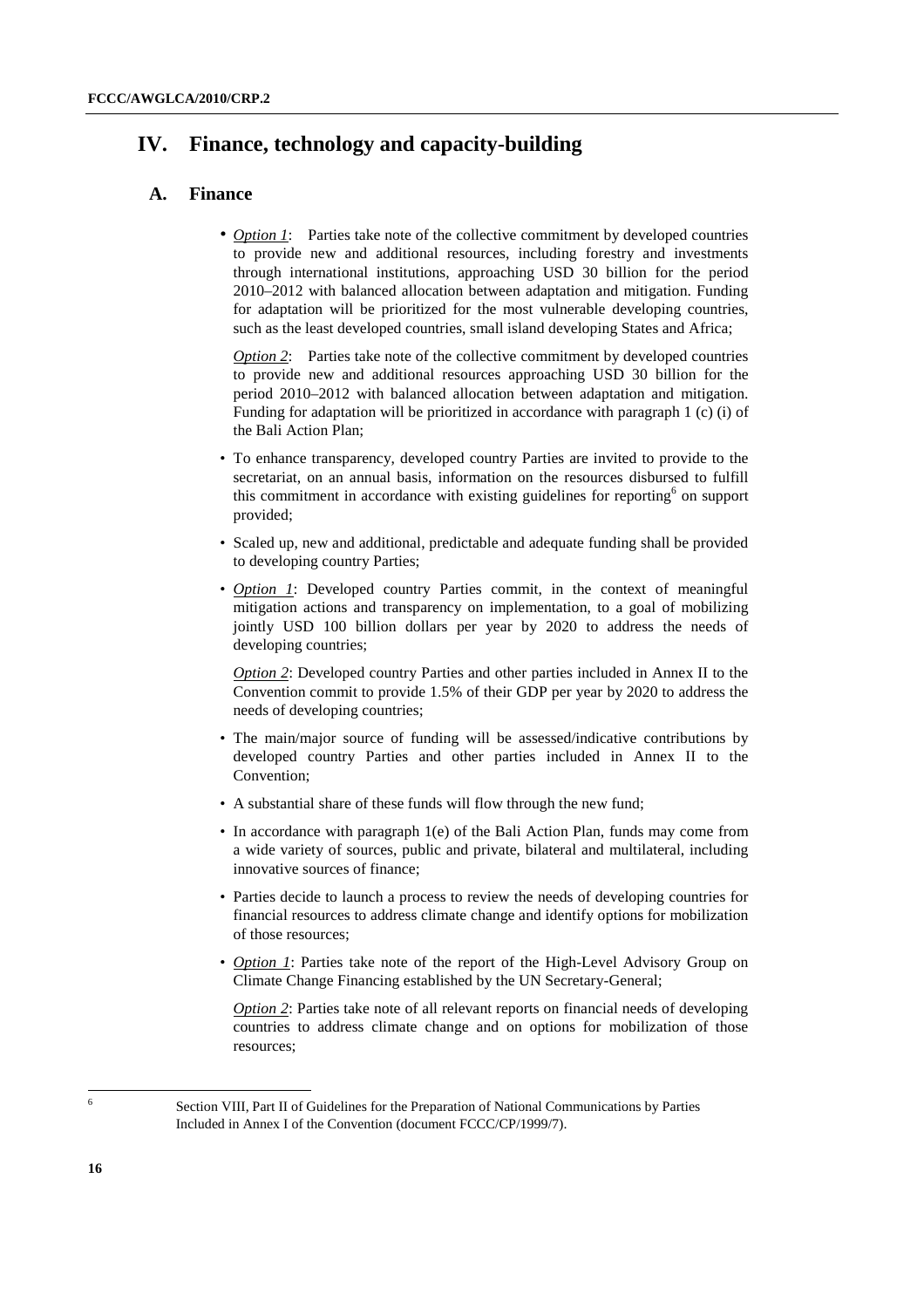• *Option 1*: To establish the XX fund under the Convention;

*Option 2*: That a new fund will be established;

to support projects, programmes, policies and other activities related to mitigation, REDD-plus, adaptation, capacity-building and technology development and transfer in developing country Parties using thematic funding windows;

• *Option 1*: The Board of the new fund shall be the operating entity of the fund;

*Option 2:* The new fund shall be an operating entity of the financial mechanism of the Convention;

• *Option 1*: The new fund shall be governed by a board of XX members comprising an equal number of members from developing and developed country Parties;

*Option 2*: The new fund shall be governed by a board of XX members with equitable and balanced representation of all Parties within a transparent system of governance;

• *Option 1*: The World Bank is invited to serve as the interim trustee of the fund, subject to a review after one year of operationalization of the new fund;

*Option 2*: The trustee of the new fund shall be selected through a process of open and competitive bidding;

- The operations of the fund shall be supported by an independent or a contracted secretariat;
- The XX is invited to be the interim secretariat for the design phase of the new fund, with participation of experts from relevant institutions, including multilateral development banks, UN agencies, private sector and civil society, in accordance with the terms of reference to be agreed;
- *Option 1*: To establish an Ad Hoc Committee of XX members nominated by the COP with the necessary experience and skills with balanced and equitable representation to design and operationalize the XX fund, including inter alia its rules of procedures, strategic priorities, policies and guidelines, direct access modality and legal arrangements for the operationalization of the new fund by the COP at its seventeenth session;

*Option 2:* Welcomes/invites Party X/and Party Y to convene a series of meetings open to all Parties, led by finance ministries, to prepare a governing instrument and other documents needed to establish the fund and a process to elect the Board, and to present a memorandum of understanding to the COP at its seventeenth session;

• To establish a new body under the COP to assist it in exercising its functions with respect to the financial mechanism of the Convention in terms of improving coherence and coordination in the delivery of climate change financing, rationalization of the financial mechanism, mobilization of financial resources and the measurement, reporting and verification of support provided to developing country Parties. Launch a process to further define the roles and functions of this new body;

### **B. Technology development and transfer**

 *Confirming* the importance of promoting and enhancing national and international cooperative action on the development and transfer of environmentally sound technologies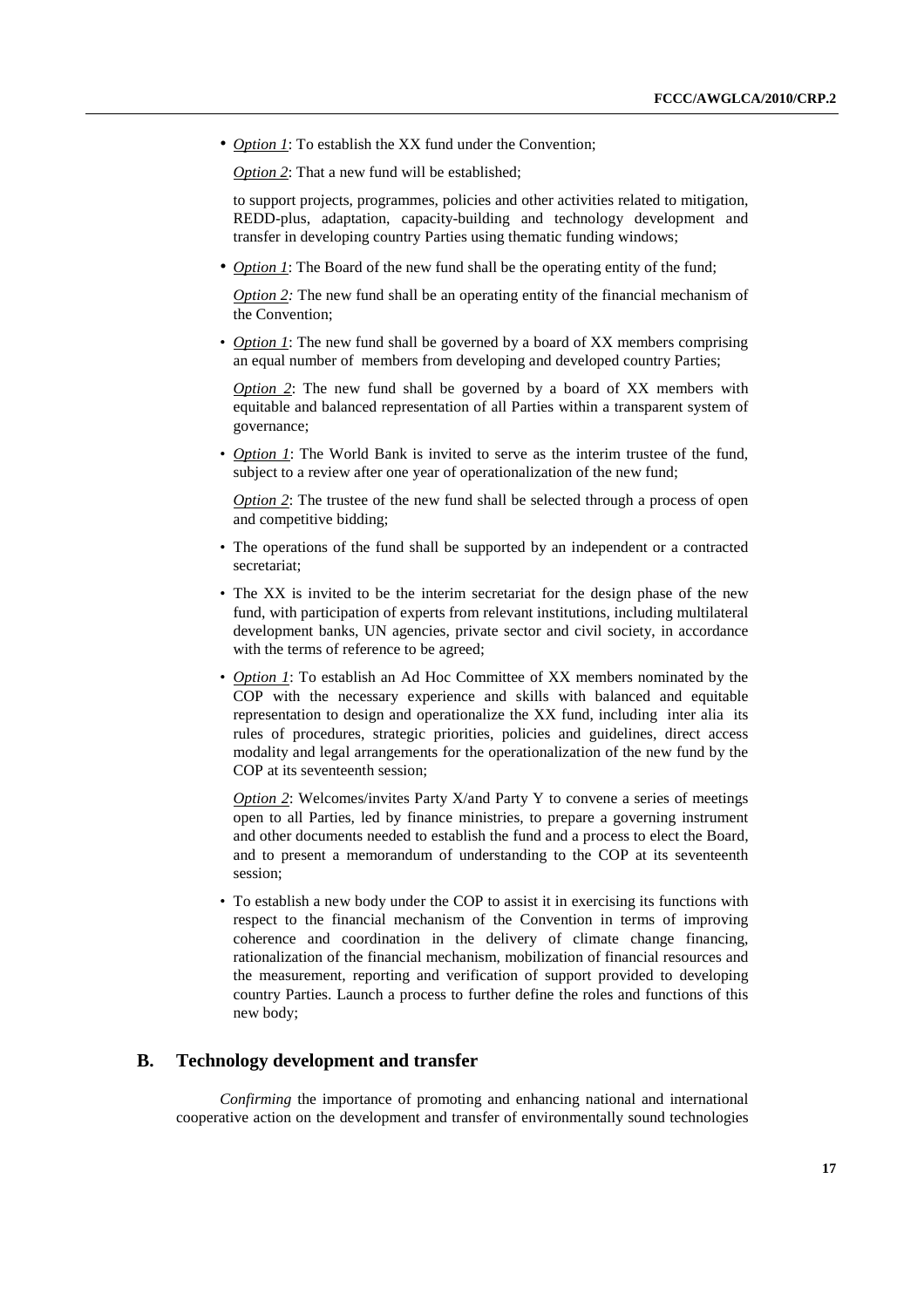to developing country Parties to support action on mitigation and adaptation now, up to and beyond 2012, in order to achieve the ultimate objective of the Convention,

 *Recognizing* that an early and rapid reduction in emissions and the urgent need to adapt to the adverse impacts of climate change require large-scale diffusion and transfer of, or access to, environmentally sound technologies,

*Stressing* the need for effective mechanisms, enhanced means, appropriate enabling environments and the removal of obstacles to the scaling up of the development and transfer of technologies to developing country Parties,

60. *Decides* that the objective of enhanced action on technology development and transfer is to support action on mitigation and adaptation in order to achieve the full implementation of the Convention;

61. *Also decides* that, in pursuit of this objective, technology needs must be nationally determined, based on national circumstances and priorities;

62. *Decides* to accelerate action consistent with international obligations, at different stages of the technology cycle, including research and development, demonstration, deployment, diffusion and transfer of technology (hereinafter referred to in this decision as technology development and transfer) in support of action on mitigation and adaptation;

63. *Decides* to establish a Technology Mechanism to catalyse actions for achieving the objective referred to in paragraphs 60–62 above, under the guidance of, and accountable to, the Conference of the Parties, which will consist of the following components:

(a) A Technology Executive Committee to undertake the functions contained in paragraph 67 below;

(b) A Climate Technology Centre and Network to undertake the functions contained in paragraph 69 below;

64. *Decides* that the implementation of the Technology Mechanism shall take into account the activities and/or outcomes of the activities eligible for support as described in annex VI to this decision and shall be funded by the financial mechanism;

65. *Decides* that the Technology Executive Committee shall be responsible for the further development and effective implementation of the Technology Mechanism under the guidance of the Conference of the Parties;

66. *Also decides* that the Technology Executive Committee shall further implement the framework for meaningful and effective actions to enhance the implementation of Article 4, paragraph 5, of the Convention (technology transfer framework) adopted by decision 4/CP.7 and enhanced by decision 3/CP.13, including any pending activities contained in the Expert Group on Technology Transfer's rolling programme of work for 2010–2011;

67. *Decides* that the functions of the Technology Executive Committee shall be to:

 (a) Provide the Conference of the Parties, its subsidiary bodies and other relevant constituted bodies with a global overview of technological needs and an analysis of policy and technical issues related to the development and transfer of technology for mitigation and adaptation;

 (b) Consider and recommend actions to the Conference of the Parties, its subsidiary bodies and other relevant constituted bodies to promote technology development and transfer in order to accelerate action on mitigation and adaptation;

 (c) Recommend to the Conference of the Parties guidance on policies, programme priorities and eligibility criteria related to technology development and transfer, including activities and/or outcomes of activities eligible for technological, financial and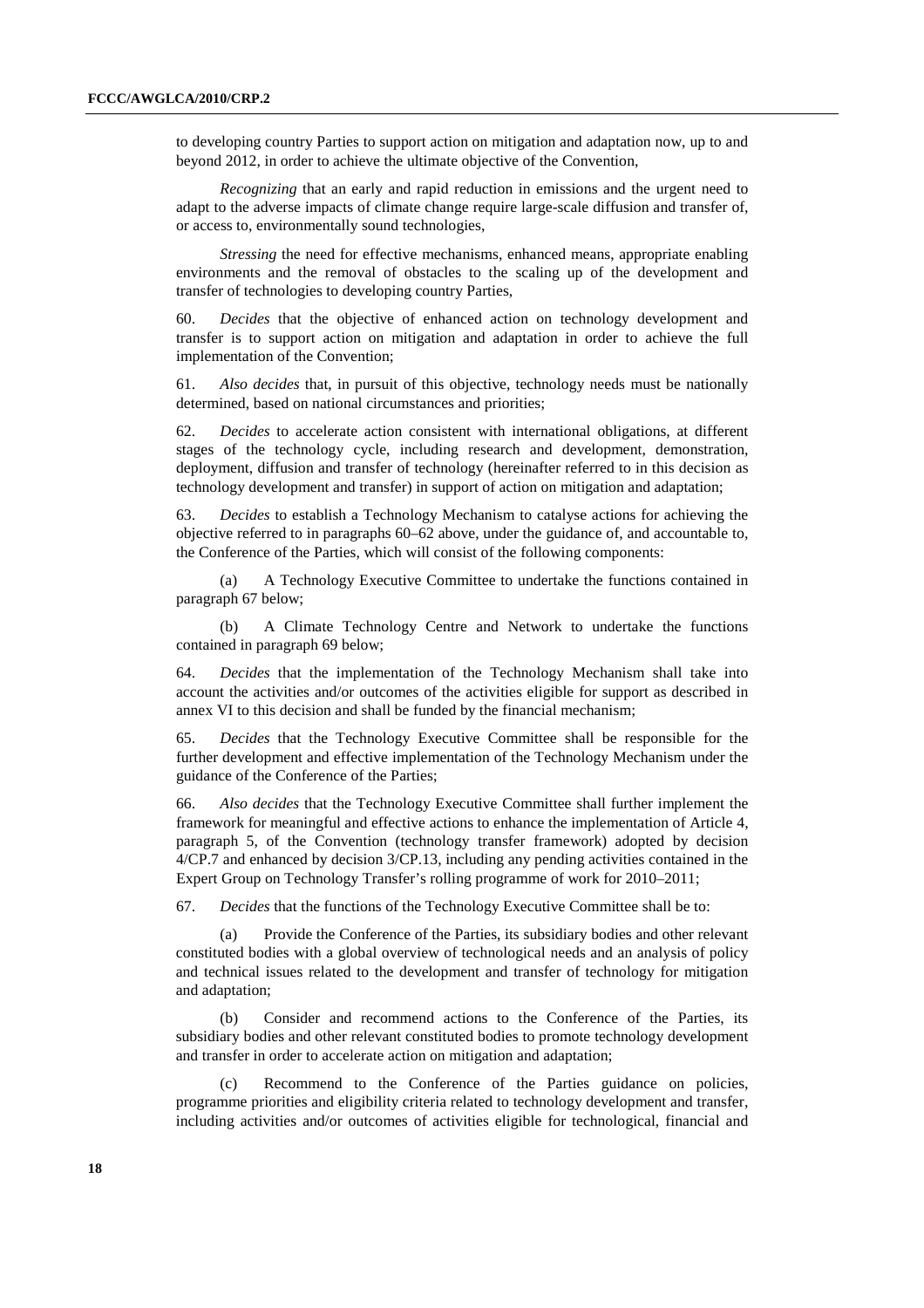capacity-building support referred to in annex VI, with special consideration given to the least developed country Parties;

 (d) Promote and facilitate collaboration on the development and transfer of technology for climate mitigation and adaptation between governments, the private sector, non-profit organizations and academic and research communities;

 (e) Recommend necessary actions to address the barriers to technology development and transfer in order to enable enhanced action on mitigation and adaptation;

Provide advice to the Conference of the Parties on the guidance to the Climate Technology Centre and Network to align the activities of the Climate Technology Centre and Network with country-driven actions;

 (g) Seek cooperation with relevant international technology initiatives, relevant stakeholders and organizations, promote coherence and cooperation across technology activities, including activities under and outside of the Convention;

 (h) Catalyse the development and use of technology road maps or action plans at international, regional and national levels through cooperation between relevant stakeholders, particularly governments and relevant organizations or bodies, including the development of best practice and guidelines, as facilitative tools for action on mitigation and adaptation;

 (i) Liaise with, provide advice to and request advice from other bodies under the Convention in executing its functions;

68. *Decides* that the Technology Executive Committee shall have a mandate and composition as contained in annex VII to this decision;

69. *Decides* that the Climate Technology Centre shall have the following functions:

(a) At the request of a developing country Party:

(i) Provide advice and support related to the identification of technology needs and the implementation of environmentally sound technologies, practices and processes;

(ii) Provide information, training and support for workforce development programmes to build or strengthen developing country capacity to identify technology options, make technology choices and operate, maintain and adapt technologies;

(iii) Facilitate prompt action on the deployment of existing technologies in developing country Parties based on identified needs;

 (b) Stimulate and encourage, through collaboration with the private sector, public institutions, academia and research institutions, the development and transfer of existing and emerging environmentally sound technologies, as well as opportunities for North–South, South–South and triangular technology cooperation;

Develop and customize analytical tools, policies and best practices for country-driven planning to support the dissemination of environmentally sound technologies;

 (d) Facilitate a Network of national, regional, sectoral and international technology centres, networks, organization and initiatives with a view to:

(i) Enhancing cooperation with national, regional and international technology centres and relevant national institutions;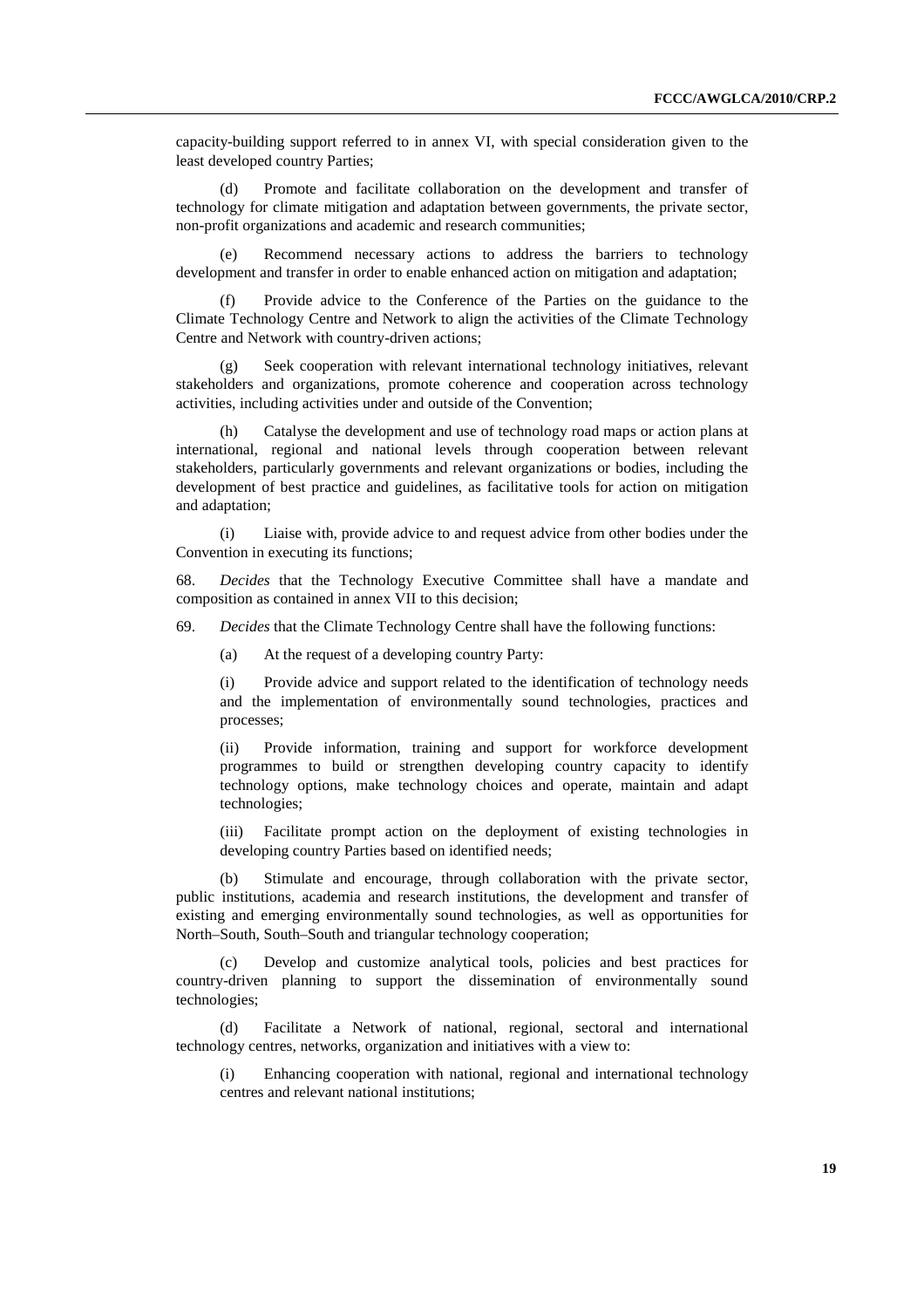(ii) Facilitating international partnerships among public and private stakeholders to accelerate the innovation and diffusion of environmentally sound technologies to developing country Parties;

(iii) Providing, on request by a developing country Party, in-country technical assistance and training to support identified technology actions in developing country Parties;

(iv) Stimulating the establishment of twinning centre arrangements to promote North–South, South–South and triangular partnerships with a view to encouraging cooperative research and development;

 (e) Performing other such activities as may be necessary to carry out its functions;

70. *Decides* to terminate the mandate of the Expert Group on Technology Transfer at the conclusion of the sixteenth session of the Conference of the Parties;

71. *Further decides* that the Technology Executive Committee shall convene its first meeting as soon as practicable following the election of its members and elaborate its own modalities and procedures taking into account the need to achieve coherence and maintain interactions with other relevant institutional arrangements under and outside of the Convention, for consideration by the Conference of the Parties at its seventeenth session;

72. *Further decides* that the Technology Executive Committee and the Climate Technology Centre and Network shall report to the Conference of the Parties through the subsidiary bodies on their activities and the delivery of their functions, with a view to enhancing the effective implementation of the Technology Mechanism and seeking guidance from the Conference of the Parties;

73. *Decides* that the Climate Technology Centre and Network and the Technology Executive Committee shall regularly interact and share information with a view to achieving coherence and synergy;

74. *Requests* the Technology Executive Committee to convene an expert workshop on the operational modalities of the Technology Mechanism in conjunction with a session of the Ad Hoc Working Group on Long-term Cooperative Action under the Convention in 2011, drawing upon the preliminary work undertaken on this matter by the Expert Group on Technology Transfer as contained in its programme of work for 2010–2011, and to report on the results of this workshop at that session;

75. *Decides* that in 2011 the Ad Hoc Working Group on Long-term Cooperative Action under the Convention will elaborate the terms of reference for the Climate Technology Centre and Network, drawing upon the advice of the Technology Executive Committee and the results of the workshop referred to in paragraph 74, for consideration by the Conference of the Parties at its seventeenth session, with a view to making the Climate Technology Centre and Network operational in 2012;

76. *Further decides* that the potential links between the Technology Mechanism and the financial mechanism will be elaborated in 2011 by the Ad Hoc Working Group on Longterm Cooperative Action under the Convention for consideration by the Conference of the Parties at its seventeenth session;

77. *Encourages* Parties, in the context of Article 4, paragraphs 1(c) and 5, of the Convention and consistent with their respective capabilities and national circumstances and priorities, to undertake domestic actions identified through country-driven approaches, engage in bilateral and multilateral cooperative activities on technology development and transfer and increase private and public research, development and demonstration of technologies for mitigation in relation to current levels, working towards at least a doubling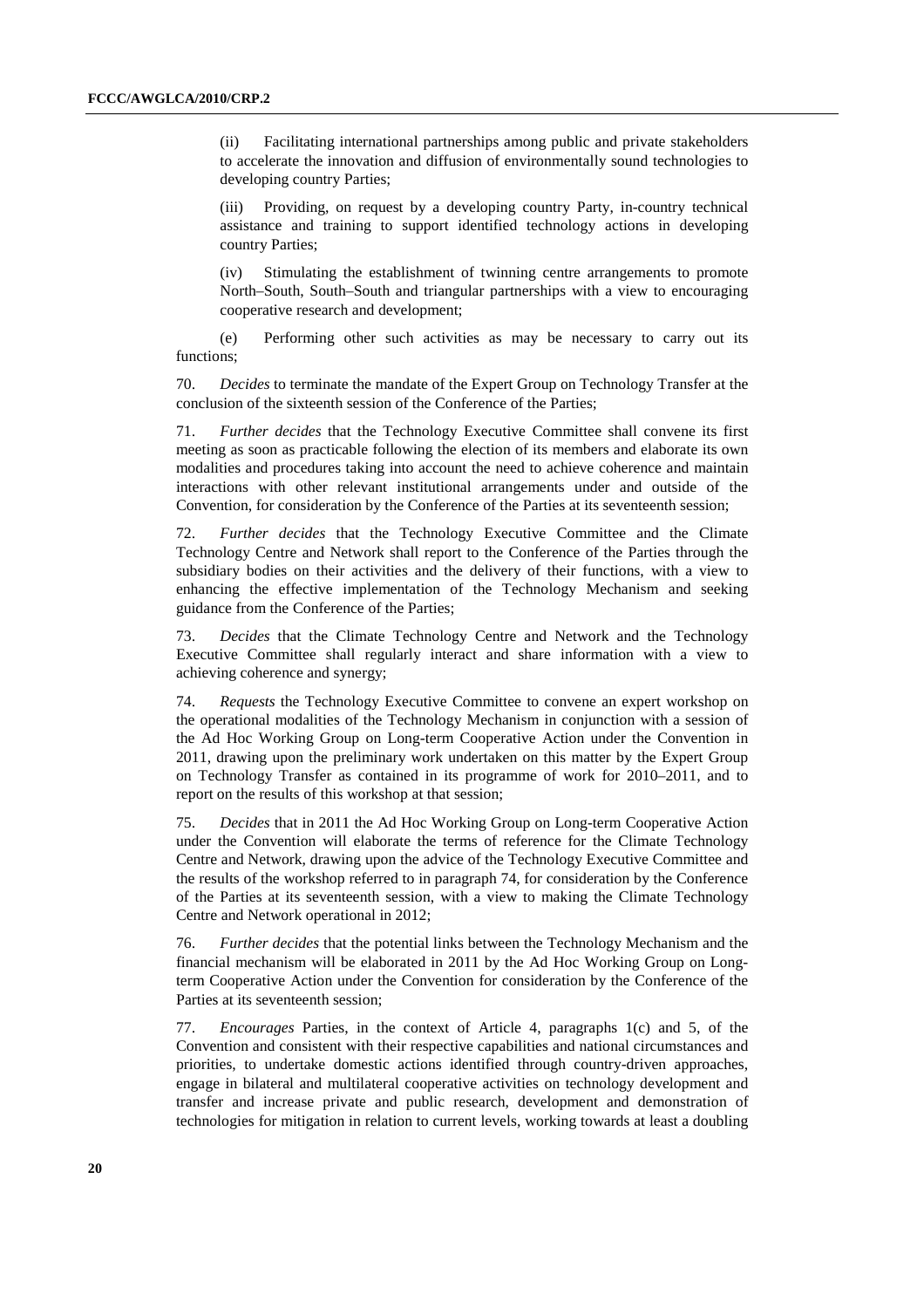of resources for global research, development and demonstration by 2015 and increasing it to four times its current level thereafter, with a significant shift in emphasis towards safe and sustainable low greenhouse gas emitting technologies;

78. *Recognizes* the different views on intellectual property rights among Parties and the importance of continued dialogue among Parties on this matter in 2011 in the context of enhancing technology innovation and access to technologies for mitigation and adaptation;

### **C. Capacity-building**

 *Reaffirming* that capacity-building is essential to enable developing country Parties to participate fully in addressing the climate change challenges, and to implement effectively their commitments under the Convention,

 *Recalling* the provisions related to capacity-building for developing country Parties contained in relevant decisions adopted by the Conference of the Parties, especially decision 2/CP.7,

 *Acknowledging* that capacity-building is cross-cutting in nature and an integral part of enhanced action on mitigation, adaptation, technology development and transfer and access to financial resources,

 *Reaffirming* that capacity-building should be a continuous, progressive and iterative process that is participatory, country-driven and consistent with national priorities and circumstances,

79. *Decides* that capacity-building support to developing country Parties should be enhanced with the objective of building, developing, strengthening, improving and enhancing, as appropriate, the subnational, national or regional capacities, skills, capabilities and institutions of developing country Parties to contribute to the achievement of the full, effective and sustained implementation of the Convention, through, inter alia:

Empowering and strengthening relevant institutions at various levels, including focal points and national coordinating bodies and organizations, with a view to enhancing the capacity to plan, prepare and implement climate change action;

(b) Strengthening endogenous capacities, skills and capabilities;

(c) Developing and/or strengthening national and/or regional networks for the generation, sharing and management of information and knowledge, including local and indigenous knowledge, experiences and best practices of developing country Parties, through, inter alia, North-South, South–South and triangular cooperation;

(d) Strengthening climate change communication, education, training and public awareness at all levels, including at the local and community levels, taking into account gender issues;

(e) Encouraging and strengthening participatory and integrated approaches and the involvement of various stakeholders, including women and youth, taking climate change considerations into account, to the extent feasible, in relevant social, economic and environmental policies and actions;

(f) Supporting capacity-building needs identified in areas of mitigation, adaptation, technology development and transfer and access to financial resources;

(g) Supporting any other new and emerging capacity-building needs arising from efforts to enhance the full, effective and sustained implementation of the Convention.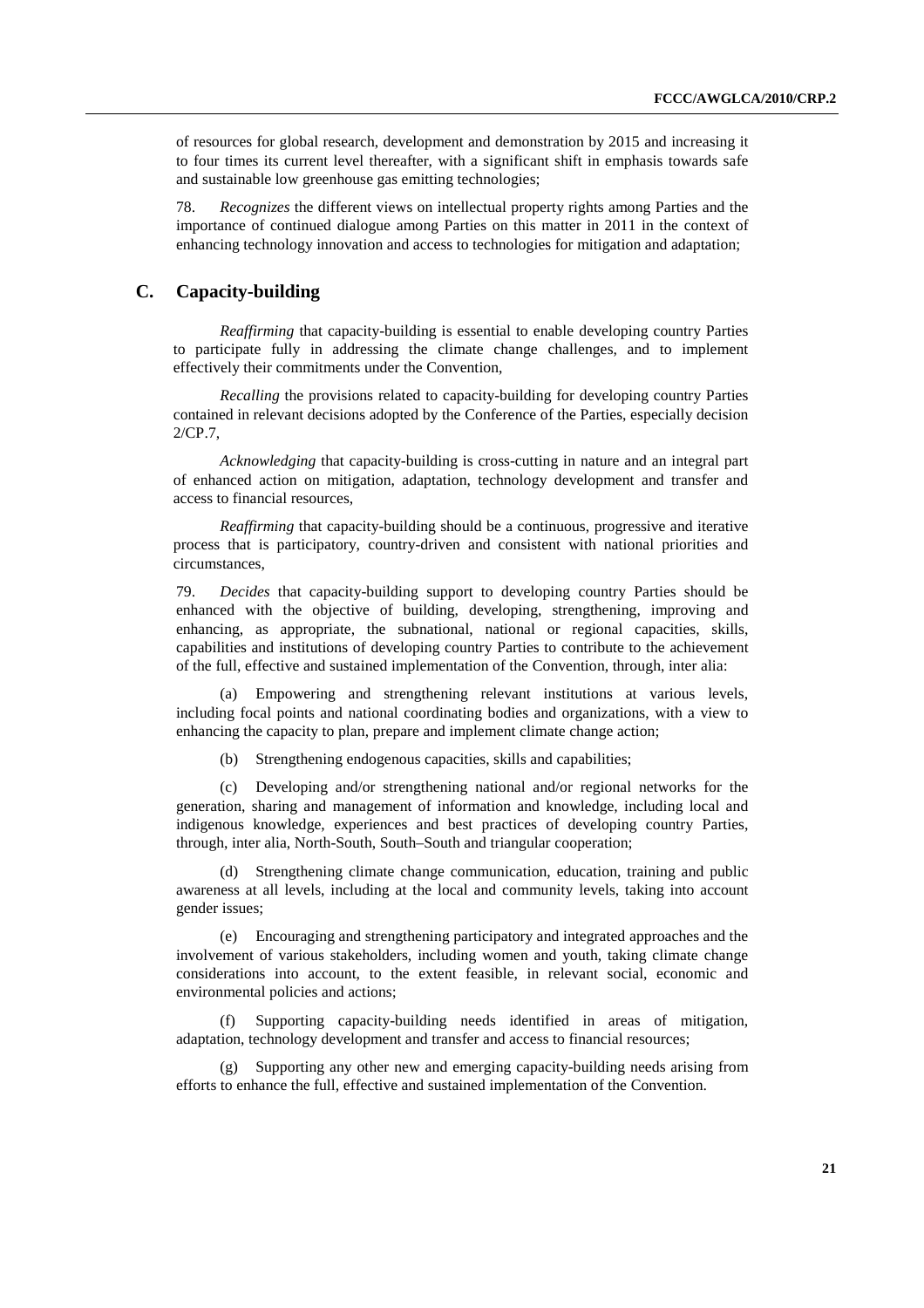80. *Decides* that financial resources for enhanced action on capacity-building in developing country Parties shall be provided through the operating entities of the financial mechanism, including the New Fund, and through various bilateral and multilateral channels;

81. *Decides* that developed country Parties should report, through their national communications, on support have they provided for capacity-building in developing country Parties in accordance with guidelines adopted by the Conference of the Parties;

82. *Further decides* that developing country Parties should report, through their national communications, on progress made in enhancing capacity to address climate change and on the support received;

83. *Requests* the Ad Hoc Working Group on Long-term Cooperative Action under the Convention to further consider possible arrangements for enhancing the delivery of capacity-building support to developing country Parties and the monitoring and review of the effectiveness of capacity-building support provided, with a view to developing recommendations for consideration by the Conference of the Parties at its seventeenth session;

# **V. Review**

84. *Decides* to periodically review the adequacy of the long-term global goal referred to in paragraph 4 above, in the light of the ultimate objective of the Convention, and overall progress towards achieving it, in accordance with the relevant principles and provisions of the Convention;

85. *Further decides* that:

(a) This review should be guided by the principles of equity and common but differentiated responsibilities and respective capabilities and take into account, inter alia:

- The best available scientific knowledge, including the assessment reports of the Intergovernmental Panel on Climate Change;
- Observed impacts of climate change;
- An assessment of the overall aggregated effect of the steps taken by Parties in order to achieve the ultimate objective of the Convention;
- Consideration of strengthening the long-term global goal, referencing various matters presented by the science, including in relation to temperature rises of 1.5 degrees Celsius;
- (b) The first review should start in 2013 and should be concluded by 2015;

(c) The Conference of the Parties shall take appropriate action based on the review;

86. *Requests* the Ad Hoc Working Group on Long-term Cooperative Action under the Convention to further define the scope of this review and develop its modalities, including the required inputs, with a view to their adoption by the seventeenth session of the Conference of the Parties;

# **VI. Other matters**

**Parties included in Annex I to the Convention undergoing the process of transition to a market economy**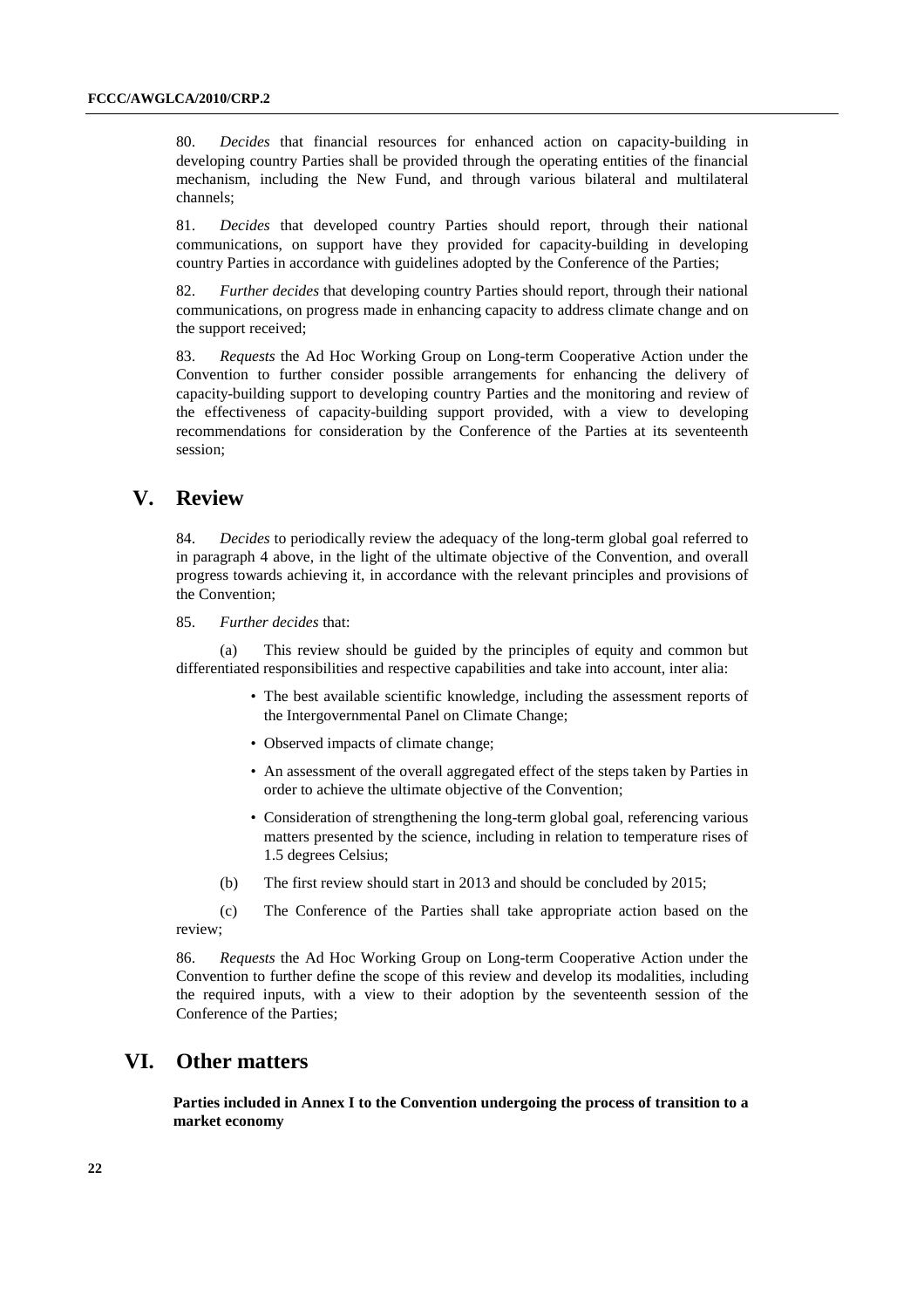*Recalling* Article 4, paragraph 6, of the Convention and relevant decisions of the Conference of the Parties, especially decisions 3/CP.7 and 3/CP.13 relating to Parties included in Annex I to the Convention undergoing the process of transition to a market economy,

*Noting* that Parties included in Annex I to the Convention undergoing the process of transition to a market economy are not included in Annex II to the Convention and as such are not subject to the provisions of Articles 4, paragraphs 3 and 4, of the Convention,

 *Recalling* that Article 4, paragraph 6, of the Convention provides that a certain degree of flexibility shall be allowed by the Conference of the Parties to Parties included in Annex I to the Convention undergoing the process of transition to a market economy,

 *Taking note* of the submissions from Parties contained in document FCCC/AWGLCA/2010/MISC.6/Add.2,

87. *Requests* the Ad Hoc Working Group on Long-term Cooperative Action under the Convention to continue consideration of these issues pursuant to with a view to promoting access of the Parties included in Annex I to the Convention undergoing the process of transition to a market economy to technology, capacity-building and finance in order to enhance their ability to develop low-emission economies;

### **Annex I Party whose special circumstances are recognized by the Conference of the Parties**

*Recalling* decision 26/CP.7, which amended the list in Annex II to the Convention by deleting the name of Turkey,

 *Recalling* decision 26/CP.7, which invited Parties to recognize the special circumstances of Turkey, which place Turkey in a situation different from that of other Parties included in Annex I to the Convention,

 *Recognizing* that Turkey is in a situation different from that of other Parties included in Annex I to the Convention,

*Noting* that Turkey is not included in Annex II to the Convention and as such is not subject to the commitments of Articles 4, paragraphs 3 and 4, of the Convention and that Turkey is eligible for support under Article 4, paragraph 5, of the Convention,

 *Taking note* of the submissions from Parties contained in document FCCC/AWGLCA/2010/MISC.8,

88. *Requests* the Ad Hoc Working Group on Long-term Cooperative Action under the Convention to continue consideration of these issues pursuant to with a view to promoting access by Turkey to finance, technology and capacity-building in order to enhance its ability to better implement the Convention.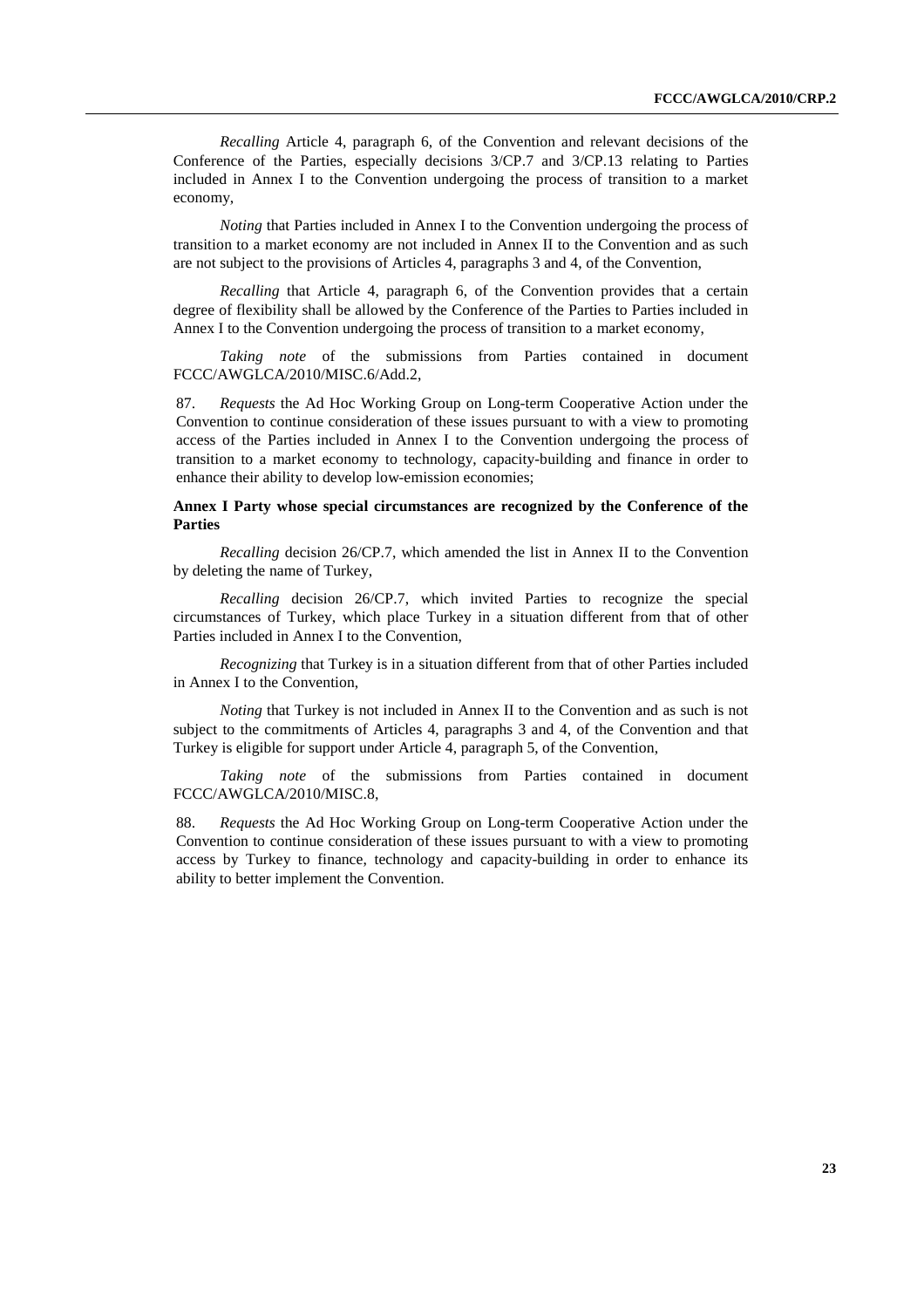## **Annexes**

### **Annex I: Proposed functions for arrangements to address loss and damage**

1. Engaging stakeholders with the specialist expertise required to provide advice to the Conference of Parties for addressing loss and damage;

2. Facilitating advice and guidance on existing and innovative risk management, risk transfer and risk sharing approaches, including insurance;

3. Identifying key climate risk factors and thresholds for insurance payments;

4. Estimating the potential physical and economic impacts of key climate risk factors;

5. Receiving reports in the event that key climate risk factor thresholds have been exceeded;

6. Facilitating the process of verifying that key climate risk factor thresholds have been exceeded;

7. Recommending appropriate financial compensation payments once climate risk factor thresholds have been exceeded;

8. Facilitating the design, establishment and operation of risk sharing and transfer mechanisms to address financial risk associated with the impacts of climate change related extreme weather events, including the support of standardised risk assessment across countries;

9. Incentivizing good adaptation practice by recommending risk reduction and management prerequisites for access to a proposed international insurance facility.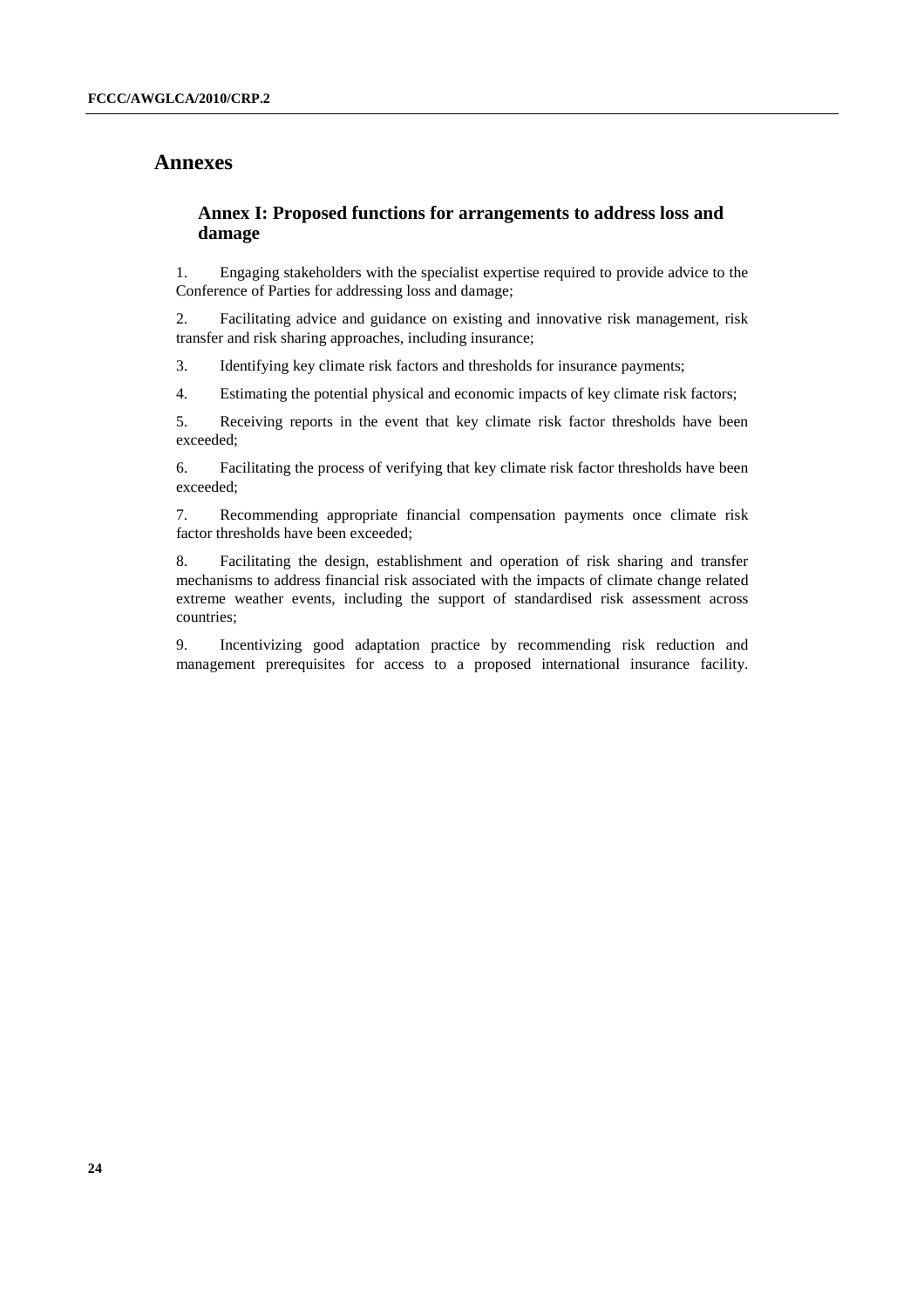**Annex II: Guidance, including safeguards, for policy approaches and positive incentives on issues relating to reducing emissions from deforestation and forest degradation in developing countries; and the role of conservation, sustainable management of forests and enhancement of forest carbon stocks in developing countries** 

1. Activities referred to in paragraph 27 of this decision should:

(a) Contribute to the achievement of the objective set out in Article 2 of the Convention;

(b) Contribute to the fulfilment of the commitments set out in Article 4, paragraph 3, of the Convention;

(c) Be country-driven and be considered options available to Parties;

(d) Be consistent with an objective of environmental integrity and enhance the multiple benefits of ecosystems;

(e) Be undertaken in accordance with national development priorities, objectives and circumstances and capabilities and should respect sovereignty;

(f) Be consistent with Parties' national sustainable development needs and goals;

(g) Ensure that implementation is in the context of sustainable development and reducing poverty, while responding to climate change;

(h) Promote broad country participation;

(i) Be consistent with the adaptation needs of the country;

(j) [*Option 1*: Be subject to financing and technology including support for capacity building by developed countries]

(k) [*Option 2*: Be supported by predictable and adequate financing and technology support, including support for capacity-building];

(l) Be results-based;

(m) Promote sustainable management of forests;

2. When undertaking activities referred to in paragraph 27 of this decision, the following safeguards should be promoted and supported:

(a) Actions complement or are consistent with the objectives of national forest programmes and relevant international conventions and agreements;

(b) Transparent and effective national forest governance structures, taking into account national legislation and sovereignty;

(c) Respect for the knowledge and rights of indigenous peoples and members of local communities, by taking into account relevant international obligations, national circumstances and laws, and noting that the United Nations General Assembly has adopted the United Nations Declaration on the Rights of Indigenous Peoples;

(d) The full and effective participation of relevant stakeholders, in particular, indigenous peoples and local communities, in actions referred to in paragraphs 27 and 29 of this decision;

(e) Actions are consistent with the conservation of natural forests and biological diversity, ensuring that actions referred to in paragraph 27 of this decision are not used for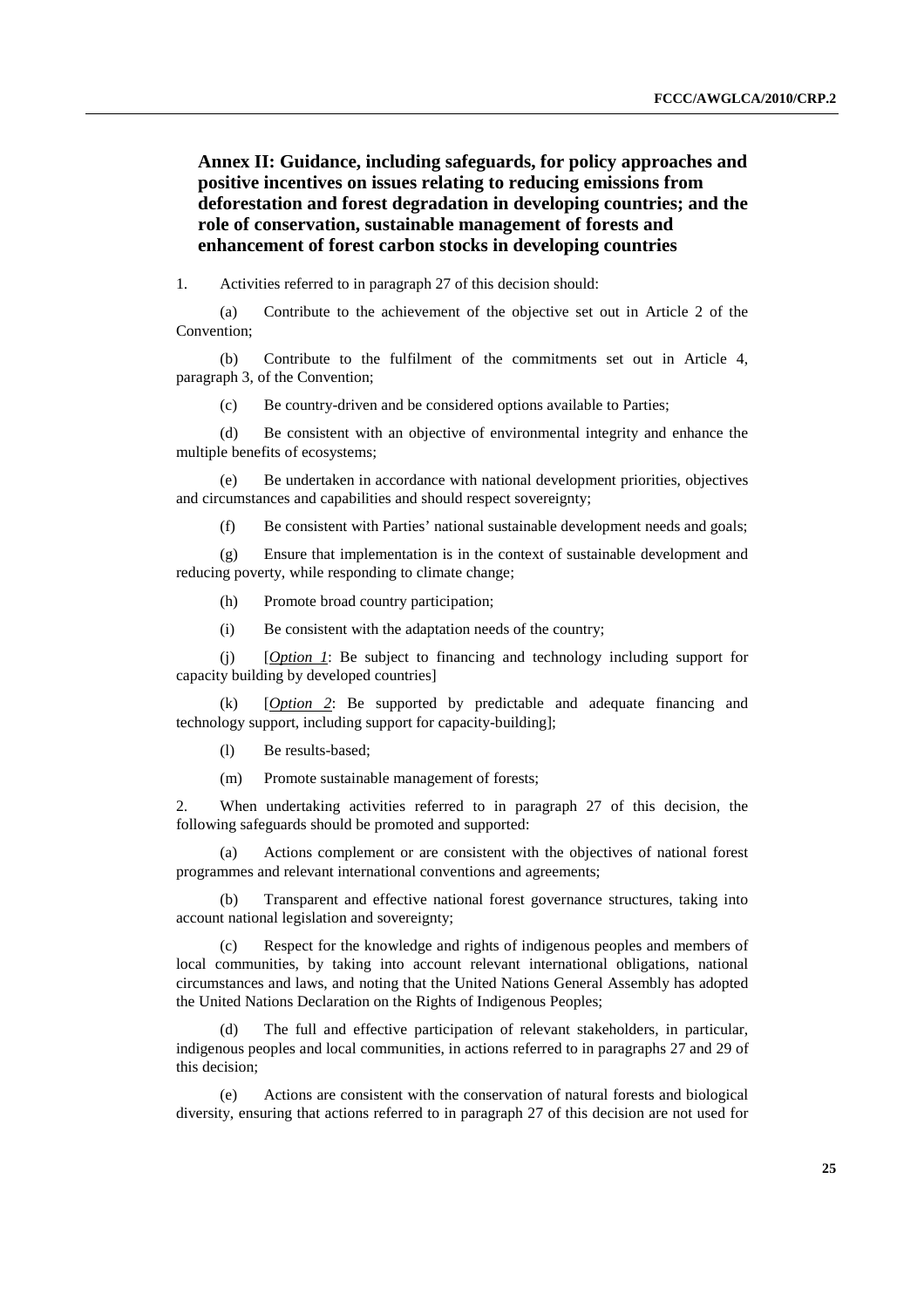the conversion of natural forests, but are instead used to incentivize the protection and conservation of natural forests and their ecosystem services, and to enhance other social and environmental benefits; $<sup>1</sup>$ </sup>

- (f) Actions to address the risks of reversals;
- (g) Actions to reduce displacement of emissions.

<sup>&</sup>lt;sup>1</sup> Taking into account the need for sustainable livelihoods of indigenous peoples and local communities and their interdependence on forests in most countries, reflected in the United Nations Declaration on the Rights of Indigenous Peoples, as well as the International Mother Earth Day.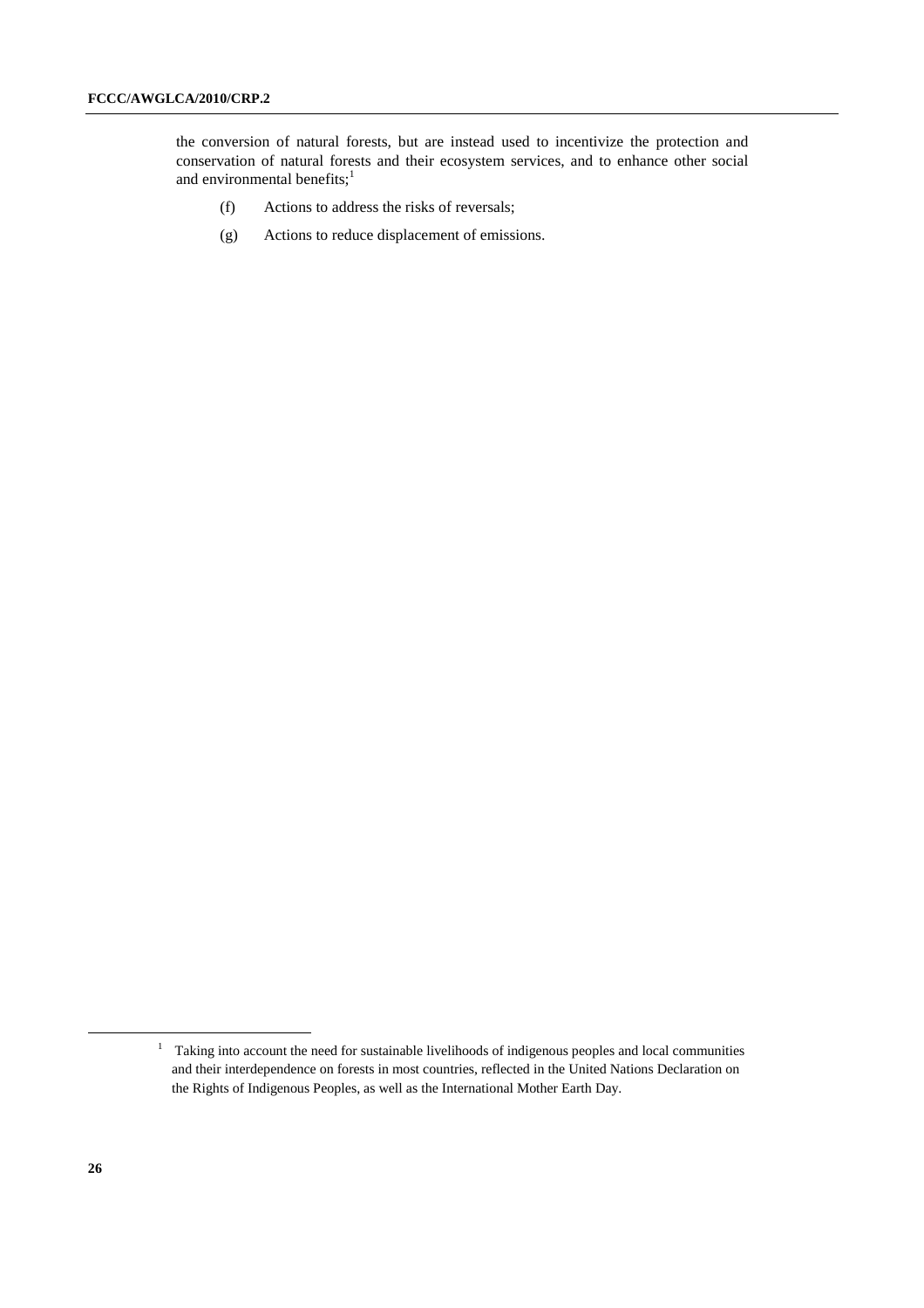**Annex III: Subsidiary Body for Scientific and Technological Advice work programme on policy approaches and positive incentives on issues relating to reducing emissions from deforestation and forest degradation in developing countries; and the role of conservation, sustainable management of forests and enhancement of forest carbon stocks in developing countries** 

In the development of its work programme, the SBSTA shall:

(a) Identify land use, land-use change and forestry activities in developing countries, in particular those that are linked to the drivers of deforestation and forest degradation, to identify the associated methodological issues to estimate emissions and removals resulting from these activities, and to assess their potential contribution to the mitigation of climate change, and report on the findings to the Conference of the Parties at its xx session;

(b) Develop, by its [X] session, modalities relating to paragraphs 28 (b) and (c) of this decision, for adoption by the Conference of the Parties at its [X] session;

(c) Develop, by its [X] session, as necessary, modalities for measuring, reporting and verifying anthropogenic forest-related emissions by sources and removals by sinks, forest carbon stocks, forest carbon stock and forest area changes resulting from the implementation of activities referred to in paragraph 27 of this decision, consistent with any guidance for measuring, reporting and verification of nationally appropriate mitigation actions by developing country Parties agreed by the Conference of the Parties, taking into account methodological guidance in accordance with decision 4/CP.15, for adoption by the Conference of the Parties at its [X] session.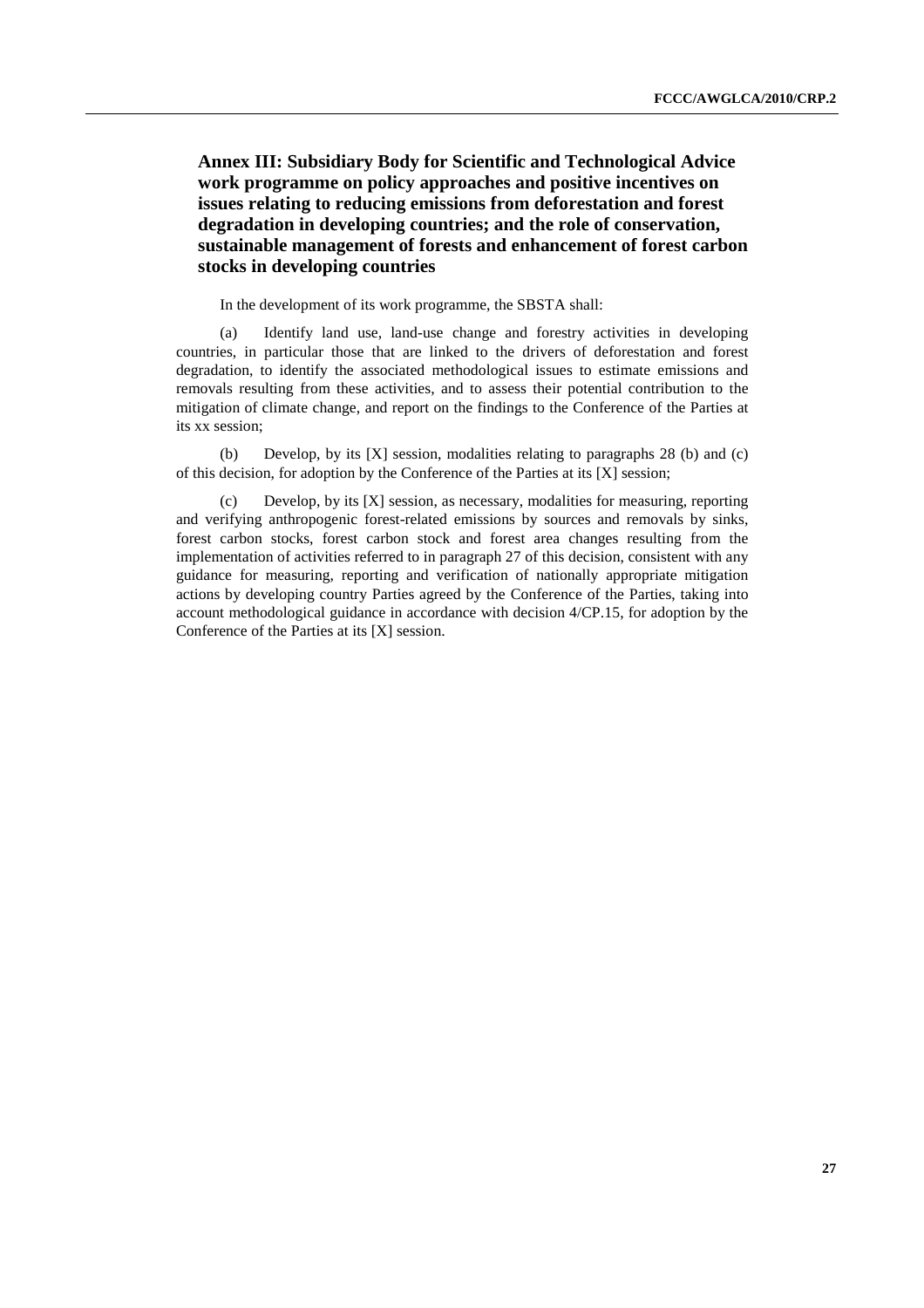### **Annex IV: Principles to guide various approaches, including opportunities for using markets, to enhance the cost-effectiveness of, and to promote, mitigation actions**

1. The following principles shall guide the development of various approaches, including opportunities for using markets, to enhance the cost-effectiveness of, and to promote, mitigation actions, under the Convention:

- (a) Maintaining consistency with the principles of the Convention;
- (b) Ensuring that mitigation approaches are advanced in a cost-effective manner;

 (c) Supporting incentives to Parties to develop or to continue to develop, as appropriate, on low-emissions pathways;

Providing contributions to sustainable development, including through the promotion of technology transfer and other co-benefits;

 (e) Avoiding any means that constitute an arbitrary or unjustifiable discrimination or disguised restriction on international trade;

(f) Promoting changes in lifestyles and patterns of production and consumption;

- (g) Ensuring the full respect of human rights;
- (h) Recognizing, promoting and defending nature.

2. The following principles shall guide the development of approaches, as referred to in paragraph 1 above, that are market-based approaches:

 (a) Ensuring voluntary participation of Parties, supported by the promotion of fair and equitable access for all Parties;

 (b) Complementing other means of support for nationally appropriate mitigation actions by developing country Parties by scaling up the provision of new and additional support for such purposes by developed country Parties;

(c) Stimulating mitigation across broad segments of the economy;

 (d) Safeguarding environmental integrity by ensuring that mitigation promoted by market-based approaches is additional to any that would otherwise occur, by reflecting contributions by all Parties to global mitigation efforts, by providing for robust measurement, reporting and verification and by preventing double counting;

 (e) Moving beyond offsetting by ensuring that activities result in a net decrease in global greenhouse gas emissions;

 (f) Allowing the use of mechanisms established under the Convention and national laws and policies that satisfy relevant criteria to meet mitigation commitments under the Convention, while ensuring that such use is supplemental to domestic mitigation efforts;

(g) Ensuring robust market functioning and regulation.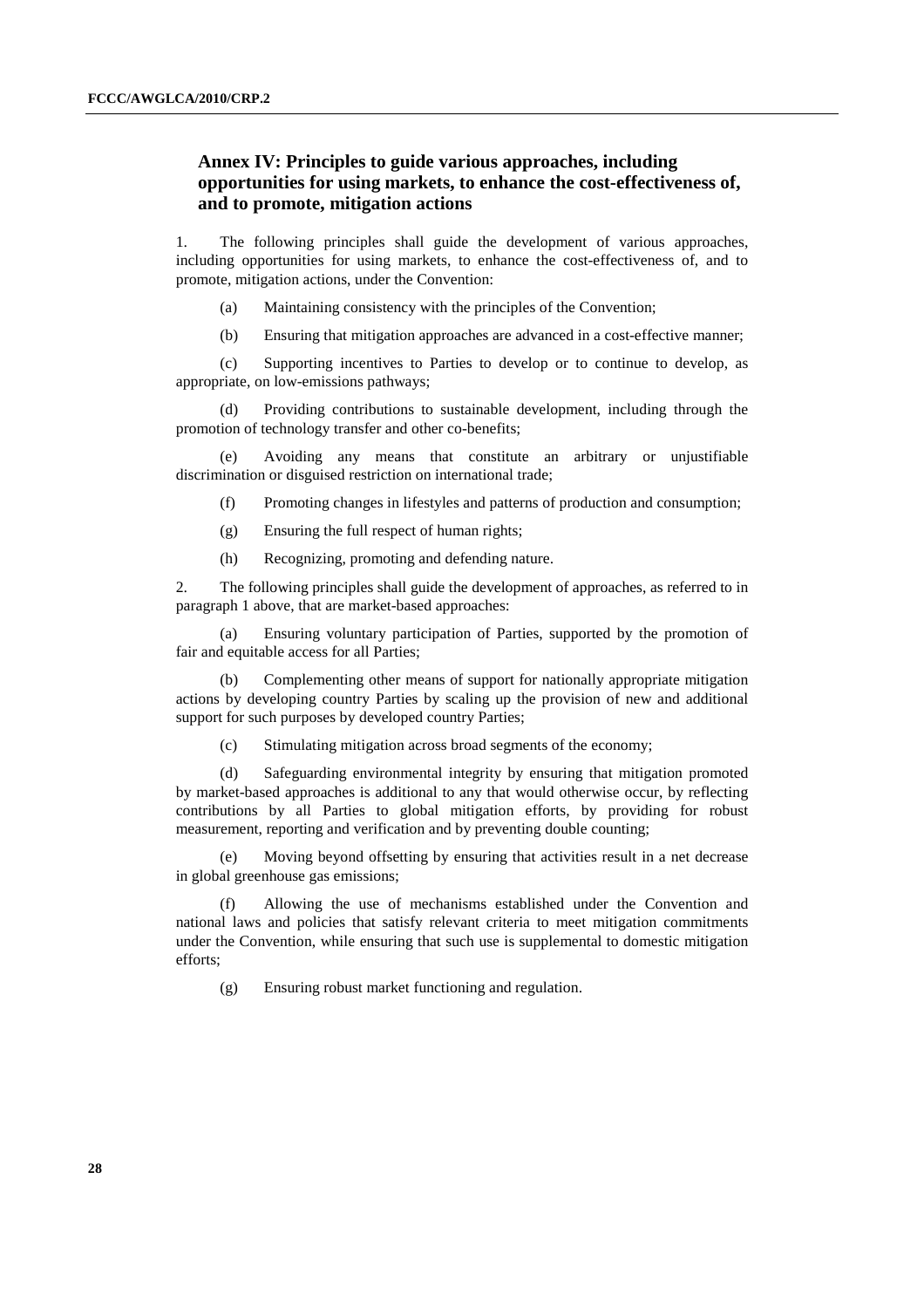### **Annex V: Scope of a forum on the impact of the implementation of response measures**

1. The forum on the impact of the implementation of response measures will address possible modalities to implement the following:

 (a) Assist in identifying and addressing the impact of the implementation of response measures;

 (b) Share information, promote response strategies and cooperate on issues relating to response strategies;

(c) Explore ways to minimize negative consequences or response measures;

 (d) Consider appropriate tools, such as those relating to insurance, technology development and transfer, for dealing with negative consequences;

 (e) Identify possible sources of funding for improving environmental and energy efficiency in upstream and downstream activities relating to fossil fuels;

Guide, monitor and evaluate the implementation of a work programme on the impact of the implementation of response measures, which will include the elements listed in paragraphs 3 below.

2. The forum will develop a work programme, setting milestones for making progress and delivering actions, with a view to making a recommendation to the Conference of the Parties at its seventeenth session for its consideration.

3. The work programme for the forum could include:

(a) Insurance and financial risk management;

(i) Possible collaboration between the climate change community, government programmes and the private insurance sector;

(ii) Private–public partnerships linking insurance mechanisms and risk-reduction mechanisms;

(iii) Ways in which to build capacity at the national level for risk management, risk financing and risk transfer;

(iv) Means by which to engage the private sector in the development of alternative risk transfer mechanisms;

(b) Modelling;

(i) Dissemination of modelling tools and models to developing country Parties, and ensuring increased collaboration on modelling activities on an ongoing basis;

(ii) The development of methodologies to assist developing country Parties to examine their vulnerability to the impact of the implementation of response measures;

(iii) The development of draft guidance documents on how to undertake socioeconomic assessments of the impact of the implementation of response measures to be piloted in selected countries as a basis for detailed and comprehensive guidance;

(iv) The development, in collaboration with international organizations, of methodologies to assess the impact on developing country Parties of policies already implemented by developed country Parties;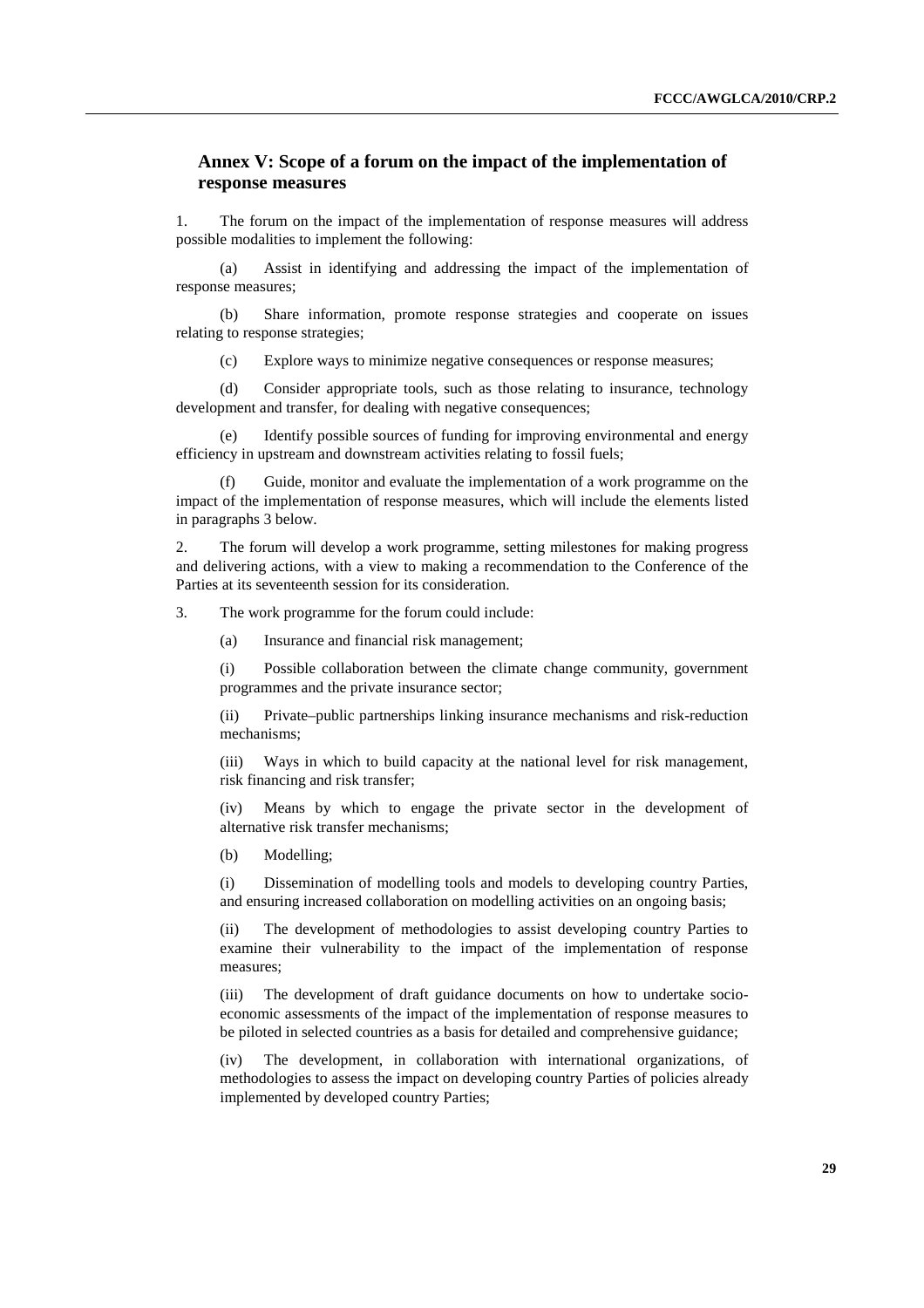(v) Coordination with the scientific research community, including the IPCC, to improve the quality of models, in particular those that assess the impact of the implementation of response measures on developing countries, with a view to fully addressing this issue in the future work of the Intergovernmental Panel on Climate Change;

(vi) Capacity-building at the national level to enable the impact of the implementation of response measures to be modelled;

(c) Economic diversification;

(i) Providing support for the integration of economic diversification into sustainable development strategies;

(ii) Exchanging experiences in economic diversification and identifying and disseminating lessons learned, with a view to identifying the technical assistance that may be needed to develop structural and institutional capacity, and/or to establish a mechanism for facilitating efforts to achieve economic diversification;

(iii) Coordination among the secretariat, relevant international organizations, and the private sector in developed countries on matters relating to economic diversification;

(iv) Building capacity, at the national level, in the areas of economic diversification;

(v) Promoting private–public partnerships in various areas to support economic diversification;

(vi) Providing recommendations for encouraging direct investment by and technology transfer from developed country Parties to assist in the economic diversification of developing countries;

(vii) Addressing the extent to which trade and export barriers affect economic diversification in developing countries;

(d) Technology transfer;

(i) Providing support for win–win technologies that help address climate change and reduce the impact of the implementation of response measures, such as carbon dioxide capture and storage;

(ii) Supporting technology transfer and the removal of barriers for technologies that help developing country Parties adapt to the effects of response measures.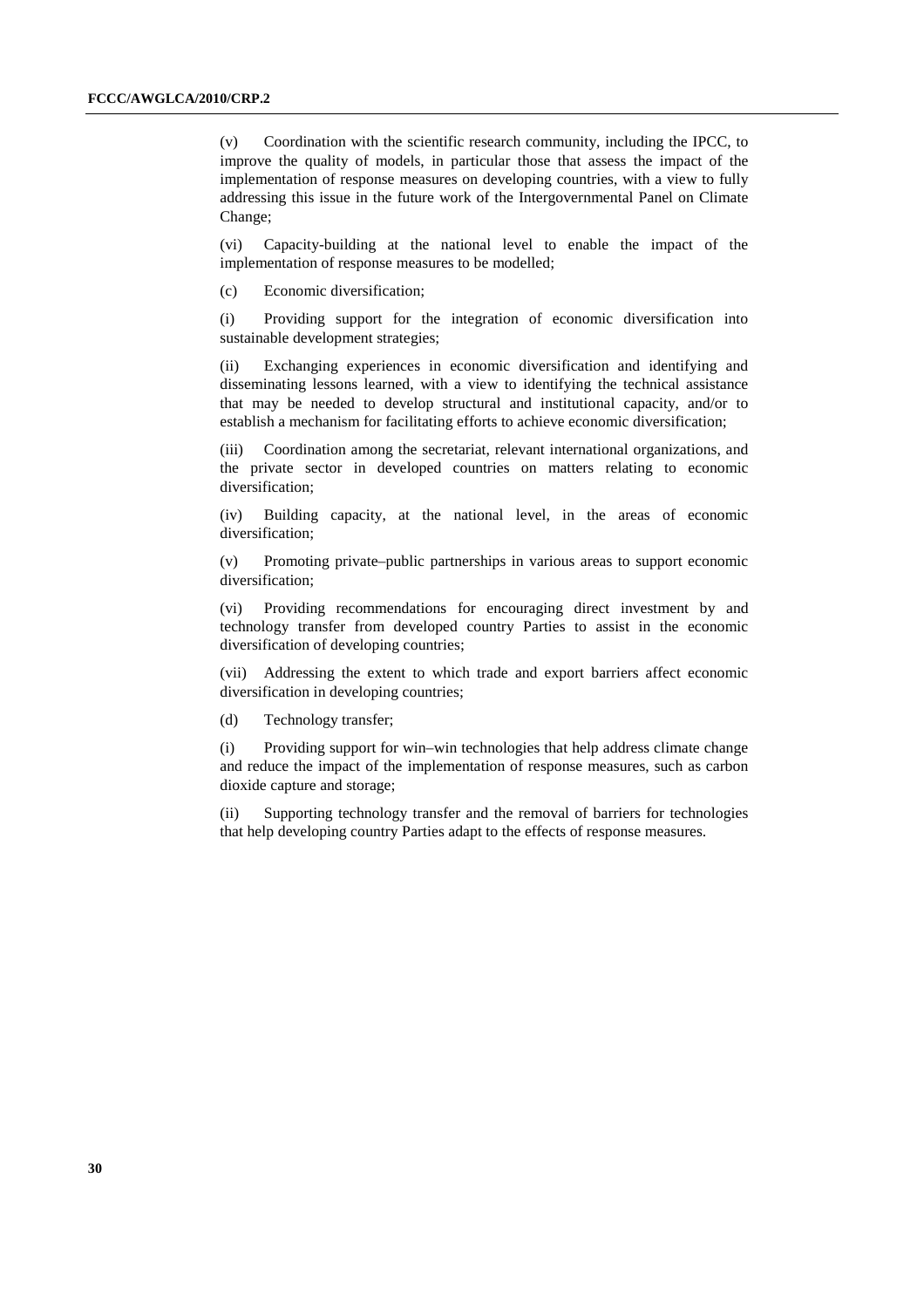## **Annex VI: Eligible technology development and transfer activities and/or outcomes of activities**

 Pursuant to paragraph 67 (c) to this decision, activities and/or outcomes of activities eligible for technological, financial and capacity-building support shall be determined by country-driven processes based on national circumstances and priorities, with a view to ensuring overall efficiency and effectiveness in meeting such outcomes, and may include, but not be limited to, those that achieve:

(a) Development and enhancement of endogenous capacities and technologies of developing country Parties, including cooperative research, development and demonstration programmes;

(b) Deployment and diffusion of environmentally sound technologies and knowhow in developing country Parties;

(c) Increased public and private investment in technology development, deployment, diffusion and transfer;

(d) Deployment of soft and hard technologies for the implementation of adaptation and mitigation actions;

(e) Improved climate change observation systems and related information management;

(f) Strengthening of national systems of innovation and technology innovation centres;

(g) Development and implementation of national technology plans for mitigation and adaptation.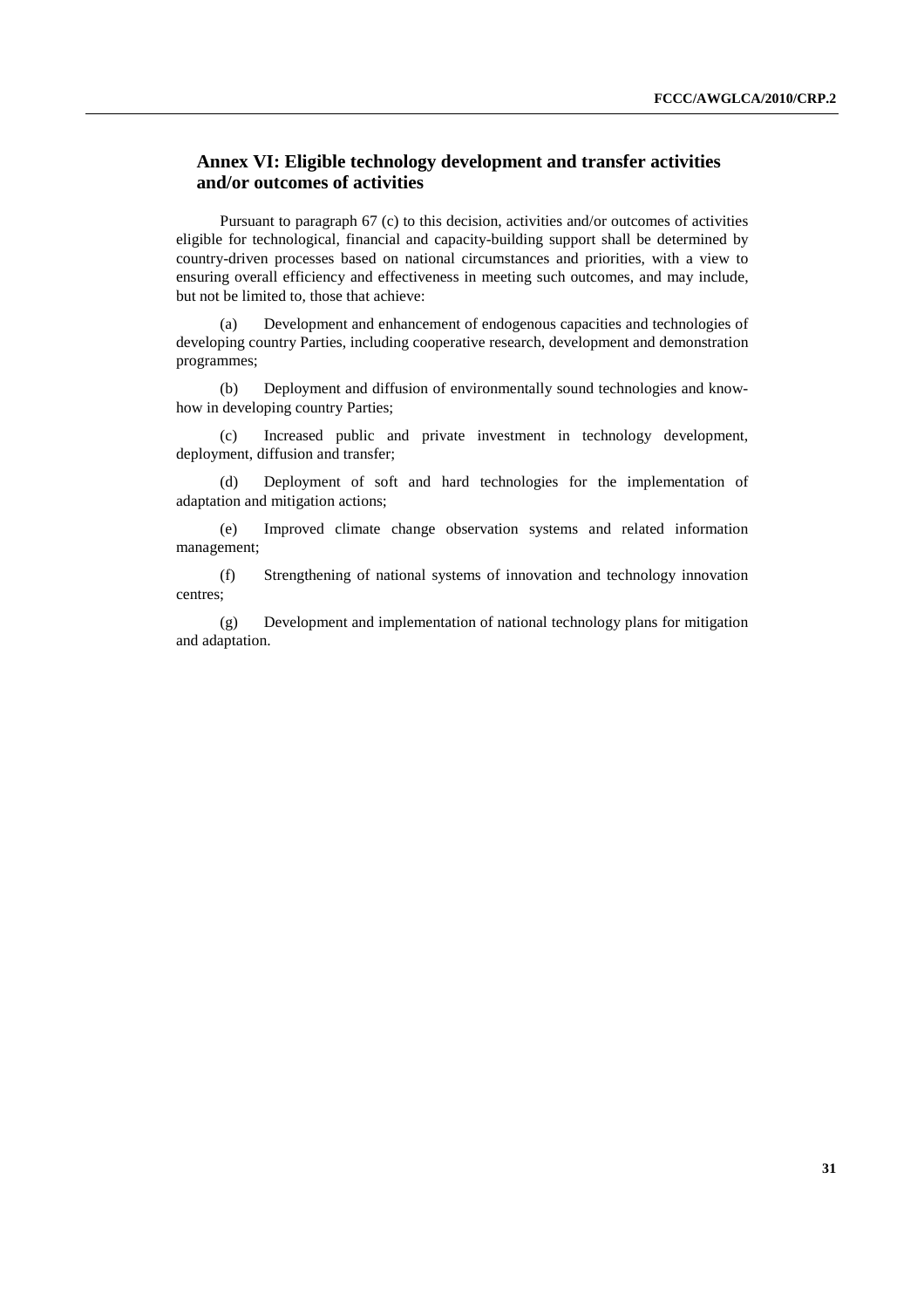### **Annex VII: Composition and mandate of the Technology Executive Committee**

1. The Technology Executive Committee shall comprise 20 expert members, elected by the Conference of the Parties, serving in their personal capacity and nominated by Parties with the aim of achieving fair and balanced representation, as follows:

- (a) Nine members from Parties not included in Annex I to the Convention;
- (b) Nine members from Parties included in Annex I to the Convention;
- (c) One member from small island developing States;
- (d) One member from the least developed country Parties.

2. Parties are encouraged to nominate senior experts with a view to achieving, within the membership of the Technology Executive Committee, an appropriate balance of technical, legal, policy, social development and financial expertise relevant to the development and transfer of technologies for adaptation and mitigation, taking into account the need to achieve gender balance in accordance with decision 36/CP.7.

3. Members shall serve for a term of two years and shall be eligible to serve a maximum of two consecutive terms of office and that the following rules shall apply:

 (a) Half of the members shall be elected initially for a term of three years and half of the members shall be elected for a term of two years;

 (b) Thereafter, the Conference of the Parties shall elect every year a member for a term of two years;

(c) The members shall remain in office until their successors are elected.

4. The Technology Executive Committee shall annually elect a chair and a vice-chair from among its members for a term of one year each, with one being a member from a Party included in Annex I to the Convention and the other being a member from a Party not included in Annex I to the Convention; that the positions of chair and vice-chair shall alternate annually between a member from a Party included in Annex I to the Convention and a member from a Party not included in Annex I to the Convention.

5. If the chair is temporarily unable to fulfil the obligations of the office, the vice-chair shall serve as chair. In the absence of the chair and the vice-chair at a particular meeting, any other member designated by the Technology Executive Committee shall temporarily serve as the chair of that meeting.

6. If the chair or vice-chair is unable to complete the term of office, the Technology Executive Committee shall elect a replacement to complete the term of office, taking into account paragraph 4 above.

7. If a member of the Technology Executive Committee resigns or is otherwise unable to complete the assigned term of office or to perform the functions of that office, the Technology Executive Committee may decide, bearing in mind the proximity of the next session of the Conference of the Parties, to appoint another member from the same constituency to replace the said member for the remainder of that member's mandate, in which case the appointment shall count as one term.

8. The Technology Executive Committee, in performing its functions, may draw upon outside expertise, including the UNFCCC roster of experts and the Climate Technology Centre and Network, to provide advice, including as expert advisors at its meetings.